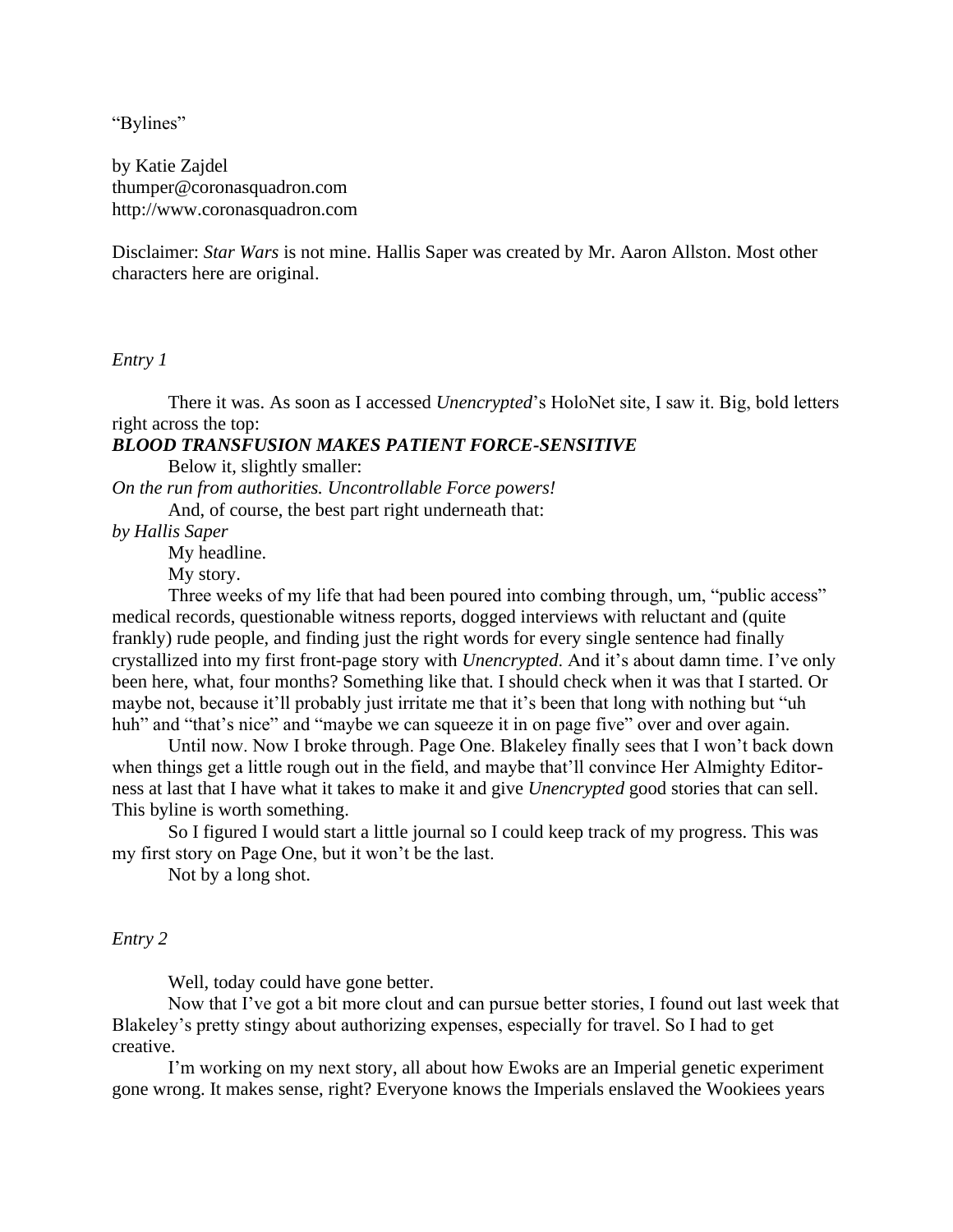ago for their strength, but it's hard to control slaves who are both much stronger than you and have the physical stature of another half-person added on as well. The combination of those two factors means that if the slaving technology you're using fails and the Wookiee attacks you, you have no chance in hell of surviving, much less winning. But what if your oppressed, furious opponent isn't huge compared to you? What if it's half your size? Still strong, but in a smaller package? Random having-a-bad-day Imperial might find a way to survive that encounter. So the Imperials genetically tinkered with Wookiees with some leftover Clone Wars tech to make some that were much smaller. Miniature Wookiees, essentially. And since every military is lazy with language and loves acronyms and abbreviations, "Miniature Wookiee" goes to "Mini-Wook" which sounds like "minEE-Wook" which shortens more to "E-Wok". Anyway, the Imperials took the first batch to the Forest Moon of Endor as a trial run to make them build the shield generator facility for the second Death Star. But something went wrong (still digging through Imperial records to find out what, but everything is redacted), and the Ewoks escaped and started their own settlement on the moon. Why else would they have helped the Rebel strike force defeat the Imperial garrison there later on? How else would they have known so many structural and functional weaknesses of Imperial war machines?

I'm sure this is something people will want to read about, and I sold Blakeley on the idea too. She didn't say it would be Page One yet, but I'm going to get it there.

And that's why I needed to talk to an Ewok. I needed some extra authenticity and personal history to really make this story pop.

But there are no Ewoks here on Bonadan. I doubt there's even any in the whole Corporate Sector.

I submitted my request for travel to the Endor system and even offered to grab extra footage for any future Death Star II stories while I was there, but Blakeley denied it. Said it was too far and too expensive.

Grr.

So then I had to figure out how to accomplish this interview from here. I dug around a bit and found someone in the New Republic who sometimes goes to the Forest Moon. I contacted her and claimed to be a xenobiologist with a focus on anthropology, and asked if she could find me an Ewok to talk to over a holocomm. After a bit of complaining and wanting to verify my credentials (note to self: next time, make absolutely sure I have fake credentials ready ahead of time. Not having them almost sunk me, and it was a sloppy oversight on my part), I managed to persuade her to do it. Plus, I even distracted her from wanting to see my "credentials".

Score.

The holocomm interview was today. I had our office's 3PO unit, Leaks, with me at my desk, and I'd given him a written copy of my questions ahead of time so he could just translate and the NR rep with the Ewok wouldn't hear me say them in Basic and know this wasn't some super important scientific study and pull the plug.

It was going just fine for the first few questions until the Ewok got confused with one of them. The NR rep decided to try to help clarify things, and unfortunately she had her own 3PO unit, which I probably should have expected. When that 3PO started telling her what the questions actually were, she got mad and disconnected the holocomm.

Damn it.

So I got a little bit of material, and I've had to spend the rest of the evening heavily inferring and paraphrasing things the Ewok said.

It would've been so much easier if Blakeley had just let me go in person so I wouldn't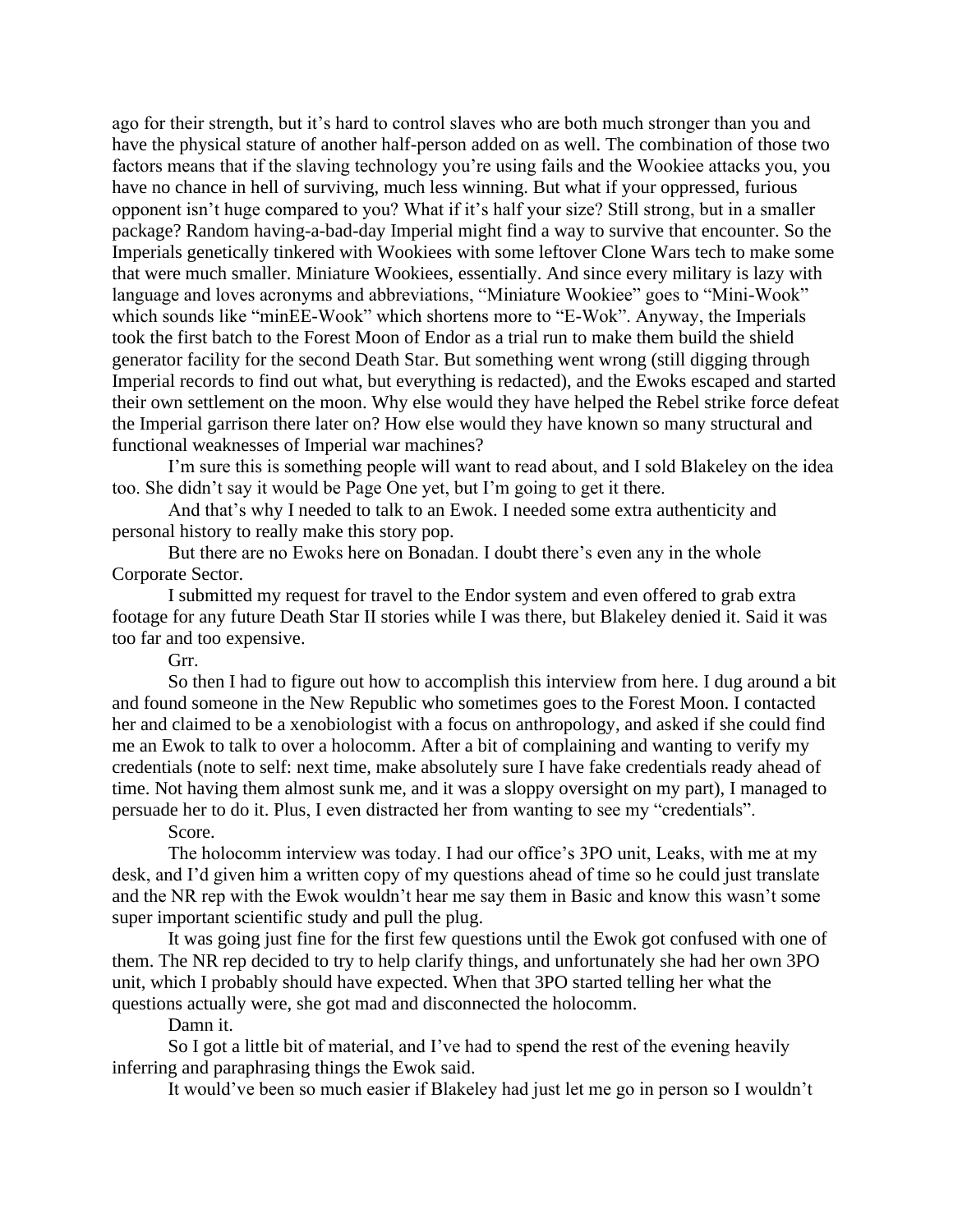have been completely reliant on some NR bureaucrat to get what I need. But this was a good learning experience– now I know that I have to do things directly and on my own as much as I can. This isn't a team sport, and relying on someone else can open me up for failure. I'll have to approach things a bit differently in the future to account for that.

For now, I'd better get back to working on "The Truth about Ewoks." I definitely need to come up with a catchier title, too. That one is horrible.

#### *Entry 3*

I spent the day spying on a co-worker.

For completely legitimate and non-creepy reasons, I swear.

Let me back up a bit...

My Ewok story didn't turn out great, despite my best efforts. Blakeley was lukewarm about the final product, and it ended up on page three. After riding the high of Page One, that was a huge disappointment. I started really examining what the Ewok story lacked and what I needed to improve for the next one.

I kept coming back to the "remoteness" of it all. The Ewok wasn't interviewed in person, and that contributed to the abysmal lack of authentic material (I'm looking at you, annoying NR rep with your annoying trigger-happy disconnecting button finger-pusher... thing!). It made the whole story too distant. It wasn't relatable. Wasn't personal. And stories need to be.

These stories are entertainment. I hope no one out there thinks I actually believe what I write about. Sludgenews is meant to entertain. Even the "scary" sludgenews stories, like the classic "Emperor Palpatine can mind-control you from beyond the grave!" ones, are like a thrill ride: people get an adrenaline rush, a kick out of scaring themselves. And no one is going to feel entertained if they don't first feel invested in the story. To feel invested, they first need to relate.

My conclusion was that I need to do better about being there myself and experiencing as much of my stories first-hand as I can. That way people can experience the story vicariously through me. If I can immerse myself, I can immerse them.

My second conclusion was that I wasn't aiming high enough. I need bigger stories than ramblings about Ewoks to an audience who's never even seen one. More sensational, less logical.

I have a couple good story ideas brewing, but the part about being there more in-person is a sticking point. By and large, the stories that *Unencrypted* publishes rely on knowing, hearing, and seeing things the general public can't. That usually means certain people may not want some of the information or images getting out, and they've come up with safeguards to prevent that. Very few sludgenews stories worth their bandwidth are a result of nothing but general-public access and information. As the career sludgers say, "You can't happen into your stories– you need to claw your way into them."

I know the basics about how to get into certain places where I shouldn't be. I haven't exactly been sitting around here the last few months doing nothing. But honestly my skill set is elementary. The stories I did before now didn't require anything more. If I'm going to up my game with my stories, though, I'll need to really up my game with my ability to strategically place myself in opportune, if discouraged, locations.

My co-worker Drayvet is a career sludger. He's the undisputed expert in my office when it comes to sneaking into places and getting excellent footage from restricted areas no sentient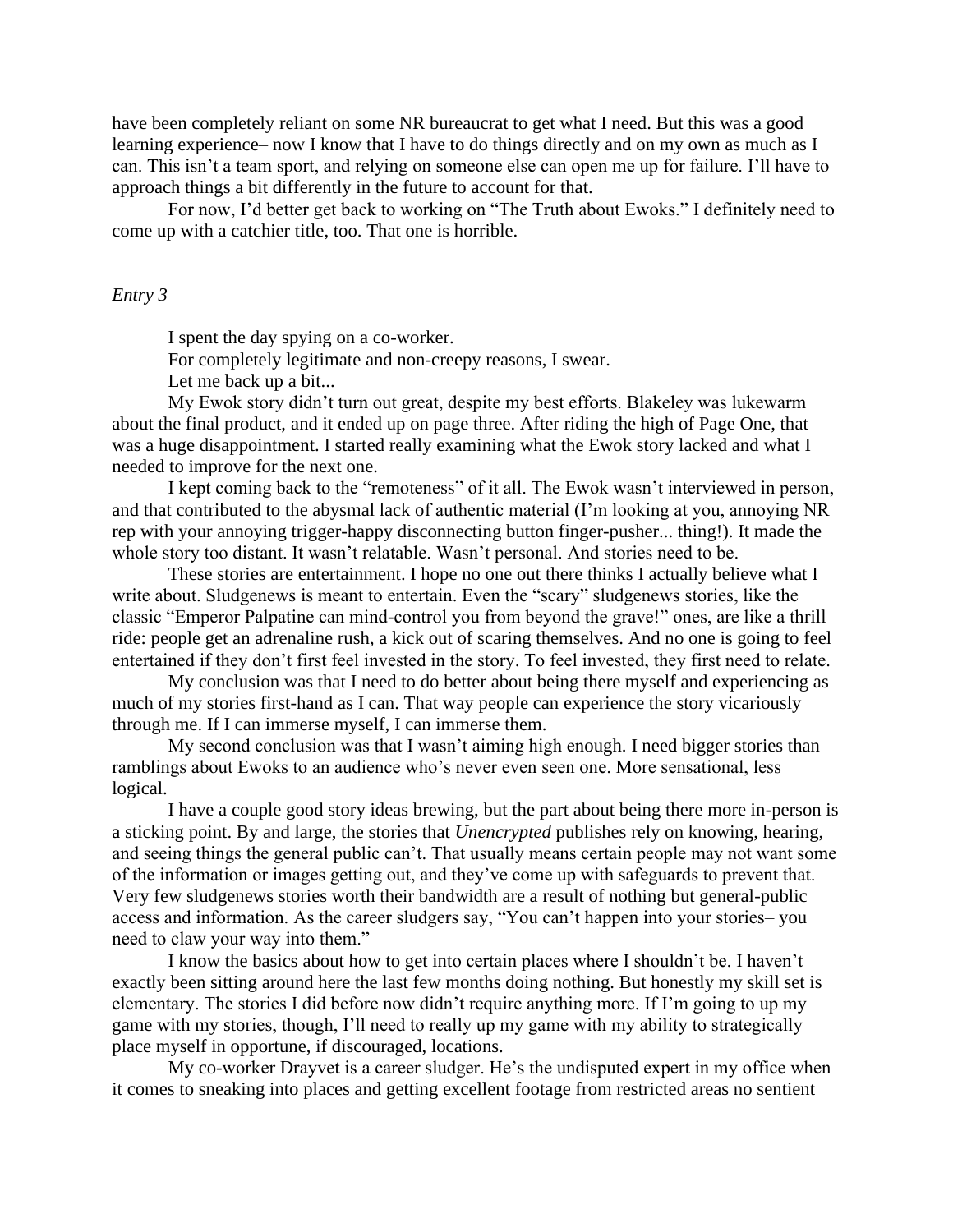being should be setting foot in. Some of my other co-workers think it's some sort of secret Duros ability, but I think he's just been around long enough to have learned a whole lot of tricks of the trade. And if he could learn them, I can learn them.

Drayvet was being a bit cagey today, which we all know means he was getting ready to sneak off somewhere for story footage. I thought about asking if I could come along, but that's not the kind of attitude he respects. Instead I slipped out of the office after him and spent the day trying to inconspicuously follow him and learn what he was doing from a distance.

Yes, I'm aware of the irony of using distance-learning to figure out how to get up-close and personal.

I would have loved to plant a bug on him, but he would have discovered it right away. So I had to content myself with directional microphones, small holocams, macrobinoculars, basic security camera hacking, things like that to watch what he was doing as he made his way into some big company's office area through a means other than the front door.

I probably was only able to pick up on 5%, maybe 10, of what he did in there, but even that fraction gave me lots of good ideas and tricks. Drayvet picked locks, circumvented security, made non-entrances into entrances, planted bugs, even bribed someone to look the other way when he got cornered and spotted through sheer bad luck and timing. Ah, good old Corporate Sector, credits are your lifeblood. Even the way he moved through the rooms and corridors was purposeful and kept him away from other beings as much as possible.

This guy is amazing.

I followed him for a while after he left the building, partly for the practice and partly to see if he did anything else, but nope.

I just finished transcribing my notes– I want to make sure I don't forget anything I learned today.

Now all I have to do is practice, and I'll be back on Page One in no time.

# *Entry 4*

I've come to the inescapable conclusion that maybe Drayvet does have some secret Duros ability, because there's no other way he could make something so hard look so easy.

That's what I'm telling myself, anyway. It soothes my ego a bit.

I've been reviewing what I learned during my little stalking operation and been practicing whenever I can in fairly low-stakes circumstances. During this time I've also been doing all of the tedious research on my next story. I'm writing about shapeshifters that have been impersonating local people in power (especially some of the big corporations here) and using that power for their own ends. I have to do a bit more digging to see which underground organizations some shapeshifting species could be involved with so I can figure out what they would be trying to do.

But aside from that, I'm at the point where I've pretty much done all the background research I can and need to really get into the meat of the story. That means I need to start getting into places for footage. Once I have that and know which direction the story is going, I can find some anonymous sources to interview. (I'm looking forward to the interviews. The best part is that if there's an interviewee whose story doesn't match what I'm going for, I can claim they're really a shapeshifter trying to throw me off their trail. Really, this story practically writes itself sometimes.)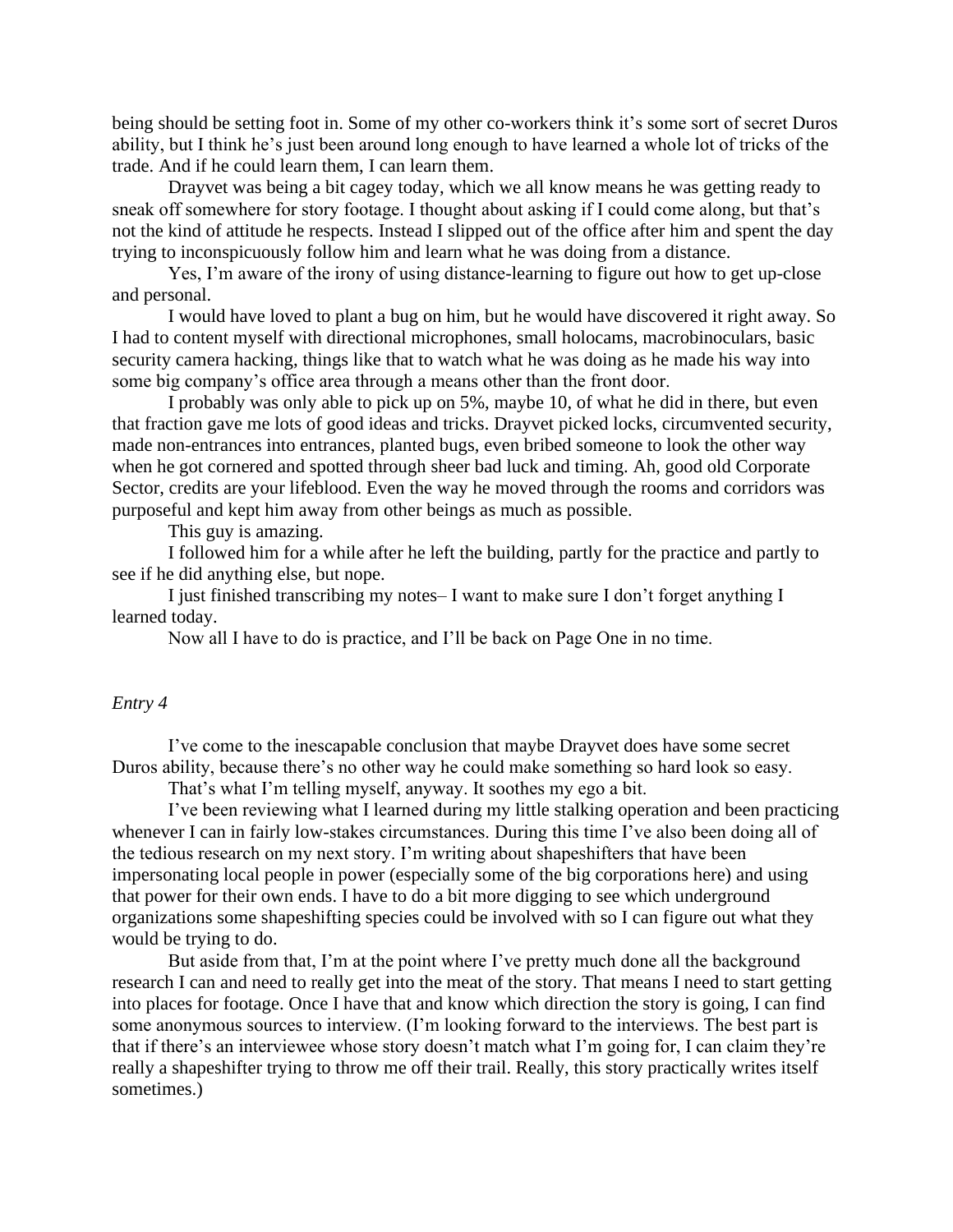Though before I begin traipsing through huge corporations with high-tech security, or even medium-sized corporations with adequate security, I figured I'd better give my new skills a test. Make sure I can sneak around somewhere unnoticed.

So I went to the zoo.

And I got &#\*@% *caught.*

Not caught as in arrested, but caught as in spotted, which in a higher-security location can end up being the same thing. A security droid chased me out of the back access hallway of the varactyl enclosure.

I'm so embarrassed.

I almost didn't write this journal entry because I don't want someone else ever finding this and learning about it. But maybe having it here will be a good reminder for me and a good motivation to get better.

I still can't believe the local zoo bested me, a sludger. Looks like I have more to learn about ways to deal with security droids. And it also looks like I have some hard decisions to make tomorrow about how to proceed with my story.

Sithspit.

#### *Entry 5*

What was it I wrote here a while ago? Something about how this isn't a team sport?

Yeah. I should've remembered that and stuck to it. Maybe then I wouldn't have this bitter taste in my mouth, especially when I should be ecstatic that my shapeshifter story made Page One. And yes, it's *my* story, even though the blasted byline reads "by Drayvet Ersa, consultation by Hallis Saper". I wrote it. I researched everything. It's mine.

So to make sure I never let this situation happen again, I'm writing it here as a future reminder of an irritating lesson learned.

The zoo was an eye-opening experience for me, and it showed me how far I still have to go with those particular skills. I won't deny that there was a large part of me that wanted to go for broke and try getting my shapeshifter story footage inside a couple companies anyway. Sure, they'd have better security, but the zoo was just a fluke, right? I could totally do this.

But deep down I knew that voice was wrong, and it was just ego talking. Ego is a good driver in a sludger, but I've also seen and heard enough to know that ego doesn't make for a good criminal defense when a sludger gets arrested for trespassing.

That left me with two options: put the shapeshifter story on hold until my skills were up to snuff, or get help with it.

So help me, I'd gotten invested in this story and didn't want to lose all of my momentum on it. Plus I'd have to start all over on another story with essentially nothing to show for the last couple of weeks. I chose Option 2.

And here we are.

I found Drayvet at work. Said I had an amazing opportunity for him if he happened to be interested. You know, the type of sales pitch that the general public gets hooked with. Unfortunately career sludgers practically invented the spiel, so he saw right through it.

When we started negotiating details, he seemed slightly intrigued by the overall story idea but insisted that his price for going into the companies and getting footage would be first billing on the byline. Seeing as how the story was my idea and I'd already done most of the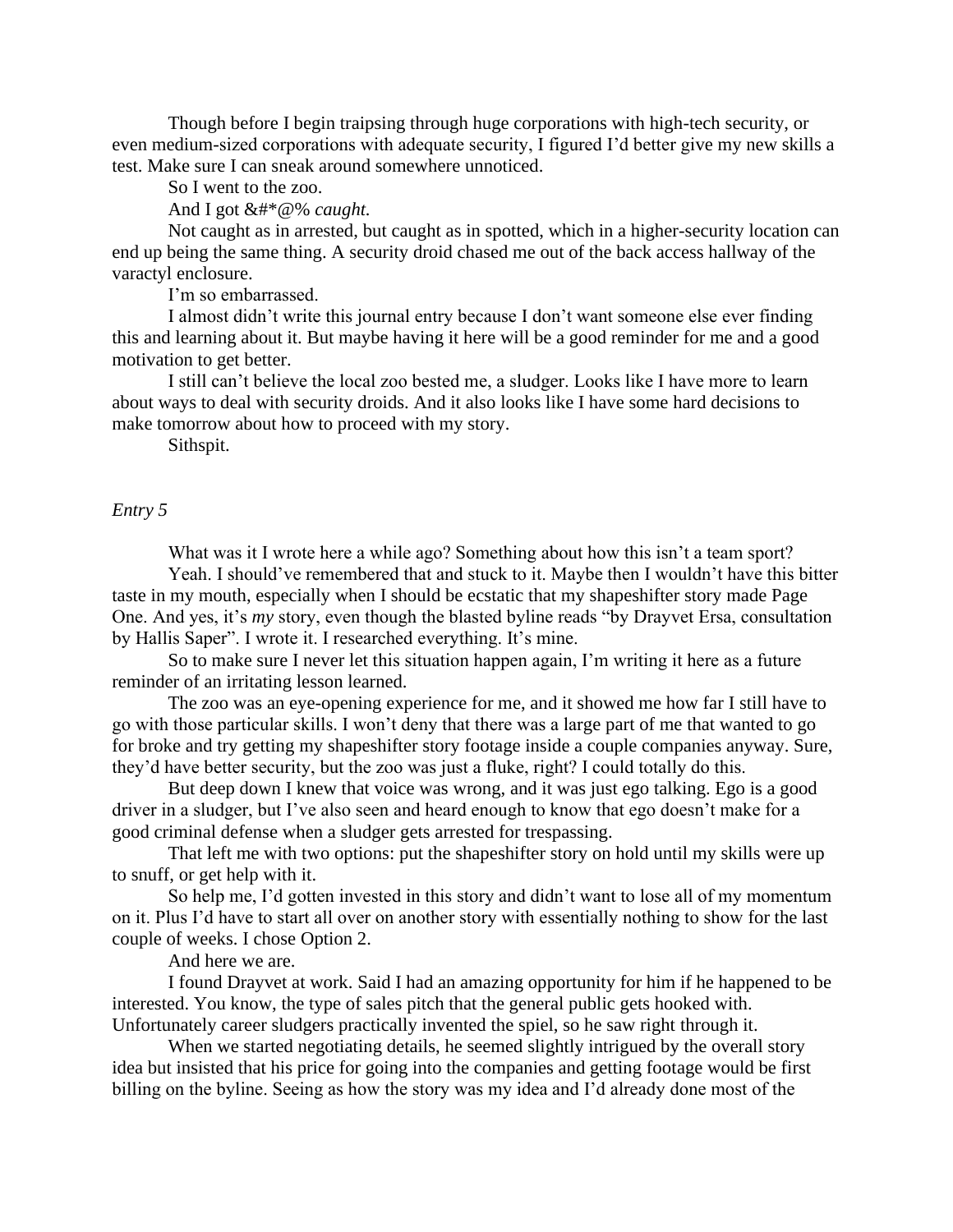work, I quashed that notion right away... until Drayvet pointed out that I needed him for this much more than he needed me for anything.

Sithspit.

I couldn't admit to him that he was right, so I said I would ask someone else instead. Except then he called my bluff and started listing off the security systems inside the companies in question and oh-so-very-nonchalantly pointed out that no one else in our office could easily get past them.

Double sithspit.

I really thought about changing the story to make it about different companies instead, ones that were a bit more in the league of some of my other co-workers' abilities, but I couldn't. Things were fitting together so well with the companies I'd originally picked. Changing them would drastically lessen the story, and for what? A few centimeters' worth of text placement under a headline?

Ugh. Normally my throat's not big enough to swallow my pride without choking, but I managed to.

I agreed to his terms on the condition that he also take me along when he went to get footage and teach me more about those particular skills. Drayvet almost backed out then, until I dangled the notion of a nearly complete story in front of him that would involve minimal-to-no writing effort on his part. Turns out I wasn't completely useless to him after all. It's a good thing that he enjoys the excitement of field work much more than the "mind-numbing boring tediousness" (as he's put it before) of putting words on a screen.

At first I wasn't sure how he'd ultimately take the "tagging along" part, but he faithfully held up his end of the deal and taught me a lot of his tricks and methods for sneaking into places. Luckily there was only one time when I almost got us caught. Things make a lot more sense now, and I'll be so much better at the methods I'd been trying to practice on my own at the blasted zoo. Some things I'd actually been doing wrong. I've already corrected my sneaking notes from before and added a whole lot more into them.

The footage Drayvet got was amazing. I do have to say that my story wouldn't be as awesome as it is without that.

...And when we were brainstorming what kind of footage to get, he had some really good ideas of what to explore and how to approach some aspects of the story. I would have never thought about those on my own.

...Grr...

...Okay, so, now that I've vented and can see all this in black and white on the screen, maybe this wasn't such a bad trade-off after all. It still really rubs me the wrong way to lose all that credit for my story, but the story itself turned out great and I learned a hell of a lot from Drayvet. With luck, that means this will be the last time I'll need to rely on him for footage.

He showed me how to do this. He showed me I *can* do this. Now I can get better on my own.

#### *Entry 6*

I haven't had a chance to write in this journal lately, but I figured I'd better update things since so much is going on. I've been pretty busy since the shapeshifter story was published.

I've been doing a lot of practicing with what Drayvet taught me. For instance, I often see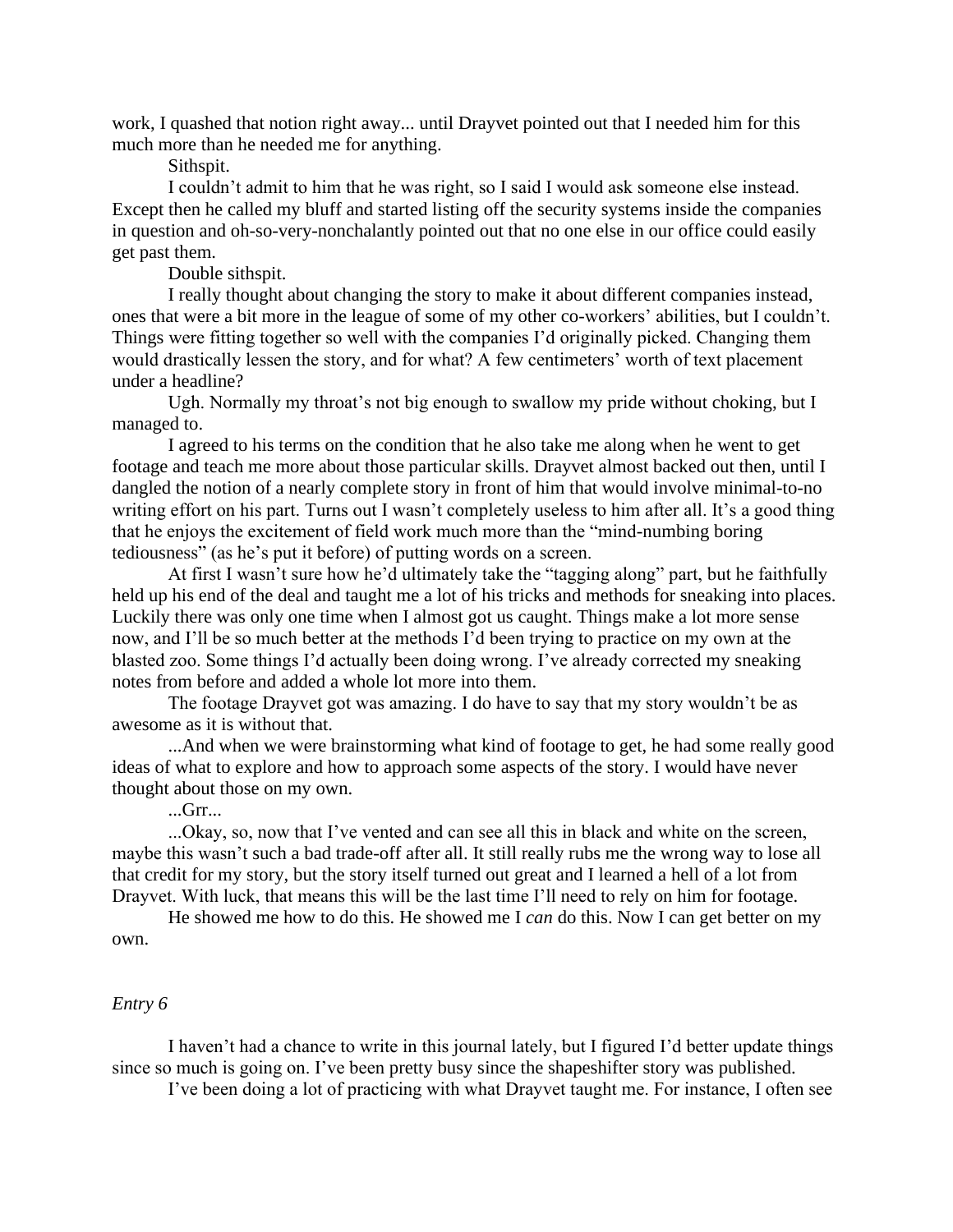how long I can tail some of my co-workers in public before they notice. They should be a bit more aware of their surroundings than the general public, so it's a better challenge. Plus it avoids potential weirdness with legalities and stalking some random person who might feel endangered.

After a week or so, word got around the office about my activities and now there's a whole betting pool set up. No one knows who I'm going to be tailing or when, but if I manage to get back to the office with some sort of footage of them doing or saying something in public before they contact someone here to say they saw me and can give details of where I was or what I was doing, they lose. If they can report any of those details first, I lose. Credits have been flying quite a bit since this started. Rora even has a board set up where he tracks odds for various co-workers' success or failure, and he collects the different bets and manages the money. He's probably the only one in the office everyone trusts to do that, so it's good that he's willing to. This system makes it even better– with credits on the line people are even more eager to spot me following them, which makes it harder for me, so it's great practice. Plus they obviously know how sludgers think and where I might be, so I have to get creative sometimes to avoid being spotted. It's actually been pretty fun. I sometimes catch myself thinking of unusual ways to tail a certain co-worker after I notice something random about them, like where they bought their caf in the morning.

Sometimes a co-worker will bet against another and secretly come to me to persuade me to tail them and give me pointers of how to do it, and in exchange for my cooperation they give me a percentage of their winnings. But there have also been times when they've said all that but fed me false information because they actually bet against me. Other co-workers will have conversations about fake plans or itineraries within earshot of me to throw me off in case I'm planning to tail them. Sifting through the lies and skullduggery has added a whole extra layer to this. Some of the career sludgers are pretty wily, but this is good for me to learn too so I don't complain (at least publicly) when they set me up and I fall for it. I'm getting better at it.

What else... I bought a couple really cheap security systems and have been tinkering with their innards to learn about them and how to bypass them. I've even been playing around with bugs and different types of listening devices, and some tracking devices too. Trackers are harder though.

I've also been studying the schematics for the weapons detectors that are everywhere around here. Not because I'm going to be carrying a weapon, obviously, but because learning about their detection capabilities helps me learn about their sensor coverage and if there are any "dead zones" where the sensors can't reach due to physical items blocking it or a bad transceiver placement or whatever, and then I can translate that knowledge to sensor coverage of regular security systems. The public weapons detectors are just a lot more accessible and visible for this particular kind of studying, so I don't look suspicious doing it and don't have to figure some of this out inside a private, secured area where I could get in trouble.

The biggest change for me, though, has been in my strategy. Before the shapeshifter story, I was focused only on getting on Page One again as soon as possible; however, that story and what I had to do to get it there made me re-evaluate that goal. Now I'm playing a longer game and focusing on how to get to Page One more easily and more consistently in the future. So I've been doing a lot of smaller stories that are easier and quicker to write, but I've used each one to practice a new skill. For example, for one story I needed to plant a lot of bugs and get audio recordings in order for it to work out. Another relied on tracking something. Others needed footage from discouraged locations (zoo-level or lower at first, and steadily working up). The most expensive one had me practicing a few bribes, but I didn't do a lot of those for obvious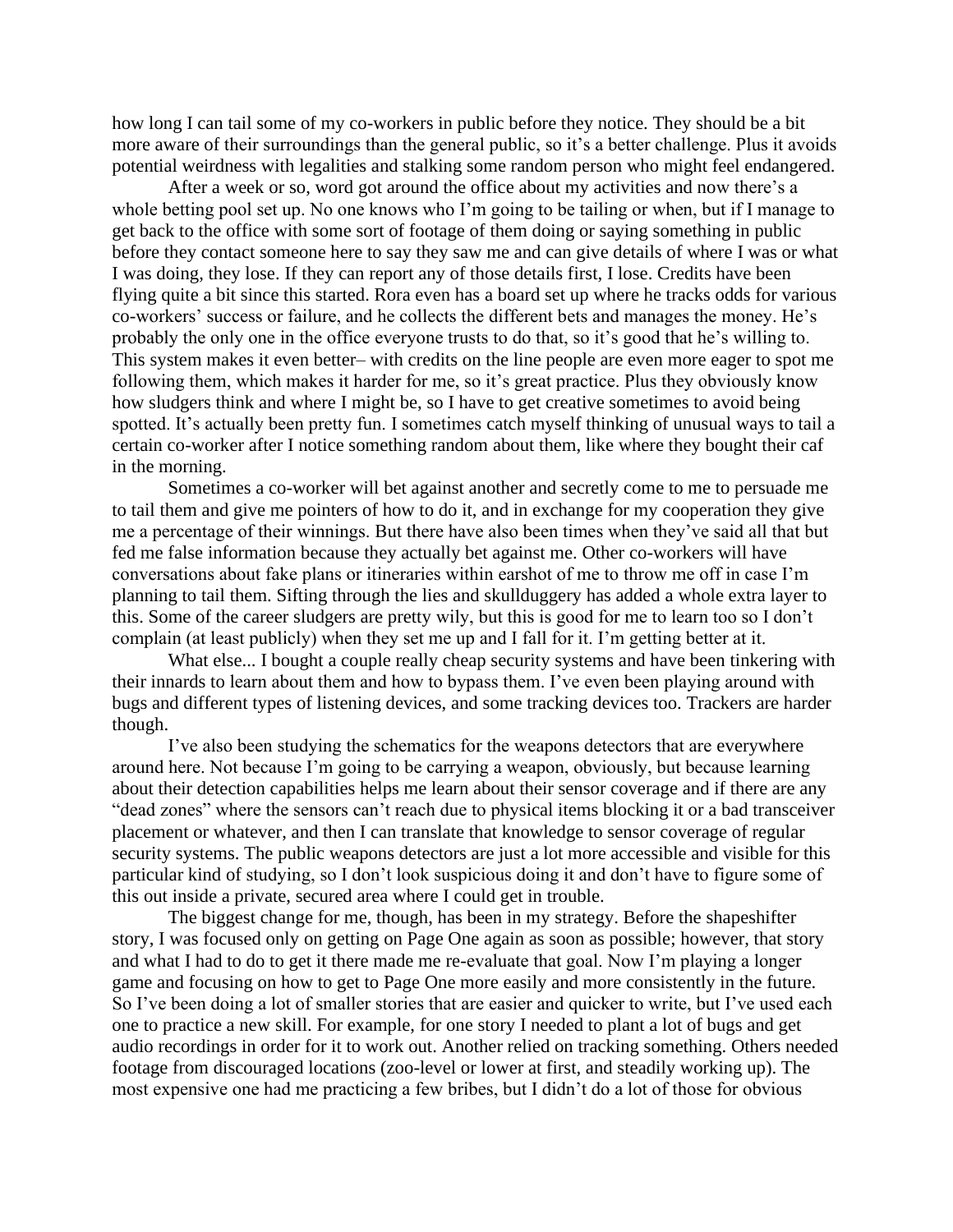reasons. Things like that. As long as I've kept a story primarily focused on one new skill at a time, I haven't been tempted to throw everything all together and go after one big Page One story again.

But I'm getting there. I'm getting more comfortable and confident in these situations. Pretty soon I'll be able to really put it all together at a much higher level than I could before.

Oh, and speaking of the shapeshifter story, I don't think I mentioned one of the best parts of the aftermath: I got some really good hate mail about it! I even got a sternly-worded message from a lawyer, which was a first for me. I've gotten a few nasty messages from people before about some of my stories, but nothing as substantial as this. Drayvet said he got a fair amount too (since he was first on the byline... grumble...). I showed some of my co-workers, and we had a small, informal party one day.

You know you're starting to make it as a sludger when you get this type of hate mail. It's a badge of honor and something of a rite of passage in our field. For this much hate mail, it means that people are reading the story, and not only that, but they're also getting really invested. The story is evoking so much emotion in them that they actually make the effort to write and send the nasty message. This particular milestone also helps separate the career sludgers from those who aren't really cut out for it. The ones who aren't bothered by the nasty messages (and even joke about them or celebrate them) and aren't fazed by the public's reactions have the right mindset to continue on in the trade. The ones who get really upset by it generally don't last here much longer and move on to other things. Like Brekki did. I wonder what he's up to now.

It was a fun little party. Blakeley even showed up for a bit and congratulated me. I had no idea she liked dew cake that much. Note to self: in the future, claim how many pieces you want before she arrives.

# *Entry 7*

Today was the day.

I decided I was ready to really test myself in the field using as many of my fieldwork skills as would be necessary. I went somewhere that I felt would be a good, solid challenge for me but wasn't completely out of my league.

And I'm not talking about the zoo. I got past the zoo a while ago. I've been in and out of that varactyl access hallway a bunch of times since that first embarrassment just to prove to myself that I could do it.

No, I went to the CSA's Merchant Marine Academy. Enough security to make it hard, but not so much that I'd be shot on sight if I messed up.

I didn't have a specific story idea that I was pursuing, but I had a list of buildings to get into and numerous things to record or do before I could call my excursion a success. I wanted this to be a good, all-around test.

Overall it went pretty well. I was really happy with my general competence and ability to get inside and record the various things I needed. I felt some nerves and adrenaline, but that's normal. It was nothing I couldn't handle and nothing that impeded me– if anything it kept me on my toes. I've made great progress in lots of areas since that first time at the zoo.

Except... one part.

I was stuck for a few hours hiding in a half-pulled-apart vehicle in a maintenance hangar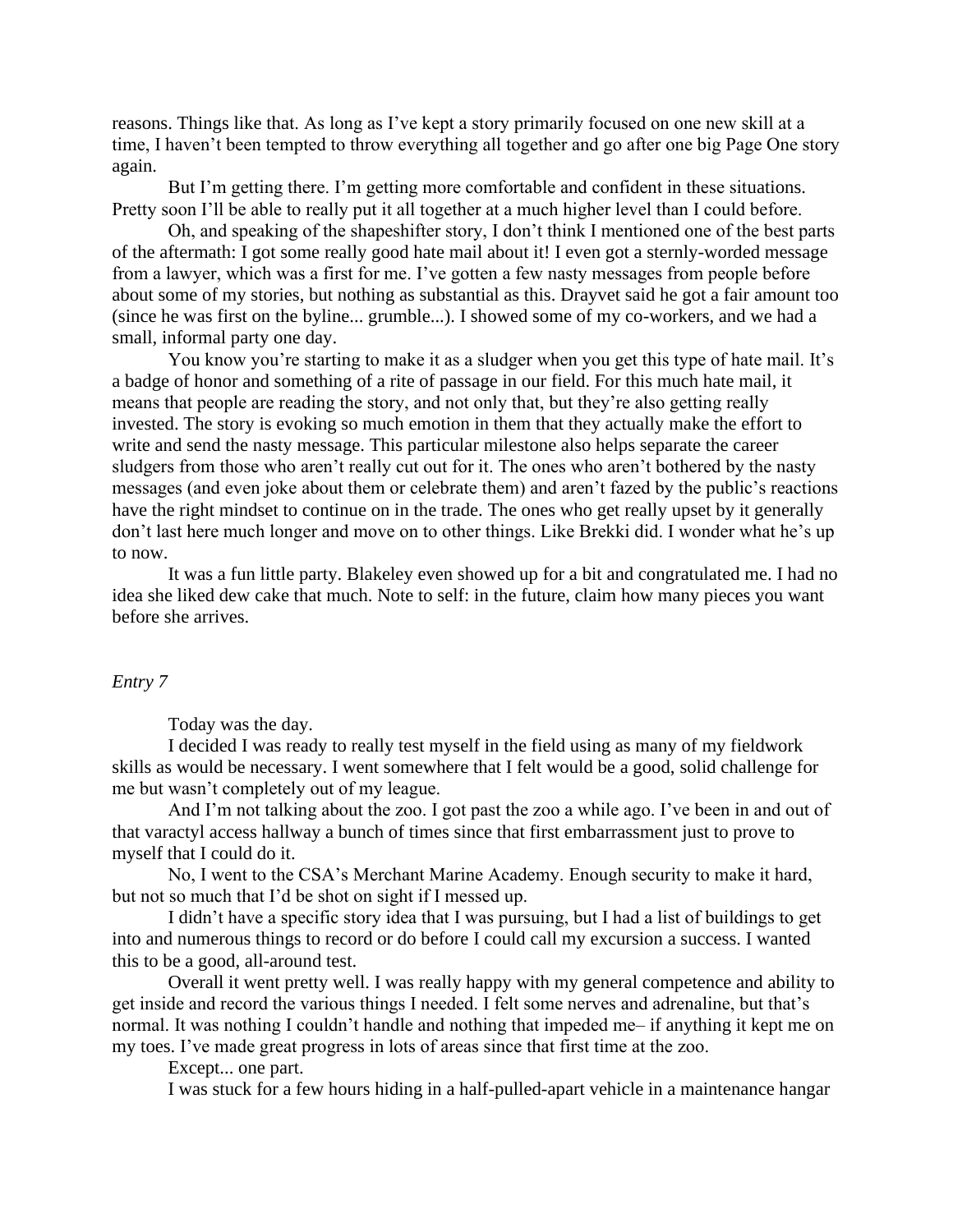because of a security droid who came very close and then wouldn't leave.

A stupid security droid. *Again.* Just like at the blasted zoo!

At least this one didn't spot me, but if I'd moved at all, it would have. It was that close to me. Hence the "hiding for several hours" decision. Maybe I should have made a backup set of fake credentials that would have given me a plausible reason to be in that hangar so I could have bluffed past the droid, but I don't know. Fake credentials are hard and time-consuming to do well, and I can't rely on having them for every single place I end up. Sludgers have to be flexible and be able to think on their feet.

Finally the stupid droid went to another area and I could get out of there. Good thing this all happened post-shift and the workers had gone home for the day. Imagine if one of them had come to do more work on the scrap heap I was hiding in and found me? That would be an awkward conversation. And I don't like awkward conversations unless I'm the one initiating them.

It was a very long few hours, and it gave me plenty of time to think.

I– very belatedly– realized that for all of the work I'd put into things like facility security systems and bugs and tailing people, I hadn't done nearly enough to learn about security droids and how to circumvent them or deal with them. And I really should have, given that the whole incident at the zoo was caused by a security droid. I thought my improvements in other areas would allow me to deal with security droids as a byproduct, and in some ways that's true, but the droids are their own separate entity that don't necessarily fall under the umbrella of "sentient organic bodyguards" or "stationary building security sensors" or anything else I've really focused on lately. They don't act or react the same. I need to treat them as an independent element.

So my new short-term focus will be learning more about different types of security droids.

After I came to that conclusion, my mind wandered down that path a while (like I said, I was stuck there a loooong time). So, security droids are used in lots of situations. In many cases they're trusted completely by their owners to keep their assignments safe and secure. These droids are let loose in high-profile areas or with valuable assets, often alone, and it's just taken for granted that they do their job and do it correctly. So if I was someone who wanted something from that droid-guarded area, maybe I should focus on using the droid more than getting past it. Change its programming. Install some hardware or software in it that does what I want while inside that guarded area, maybe without the droid even knowing what's happening. Wouldn't that be the smart thing to do? Do people guard against things like this? We trust security droids, but how secure *are* security droids, really?

And why stop there? Who looks twice at a GONK droid or a protocol droid or any of the myriad of other droids in and around our buildings and cities and vehicles? What if some are being used for nefarious purposes? How do we know we can trust the droids around us?

I had that story halfway written in my head by the time the security droid finally moved and I could leave. I have lots of research to do and more to learn about droids first, but that's probably going to be my next story. And it'll tie in well with my new skill focus of learning how to deal with security droids.

But I'll mess with all this tomorrow. I left the Academy much later than I wanted thanks to my inconvenient little respite, and it was really late when I got home. I'm way too tired to figure out details now.

But anyway, I did it. I passed my test, even in spite of dumb security droids. Look out,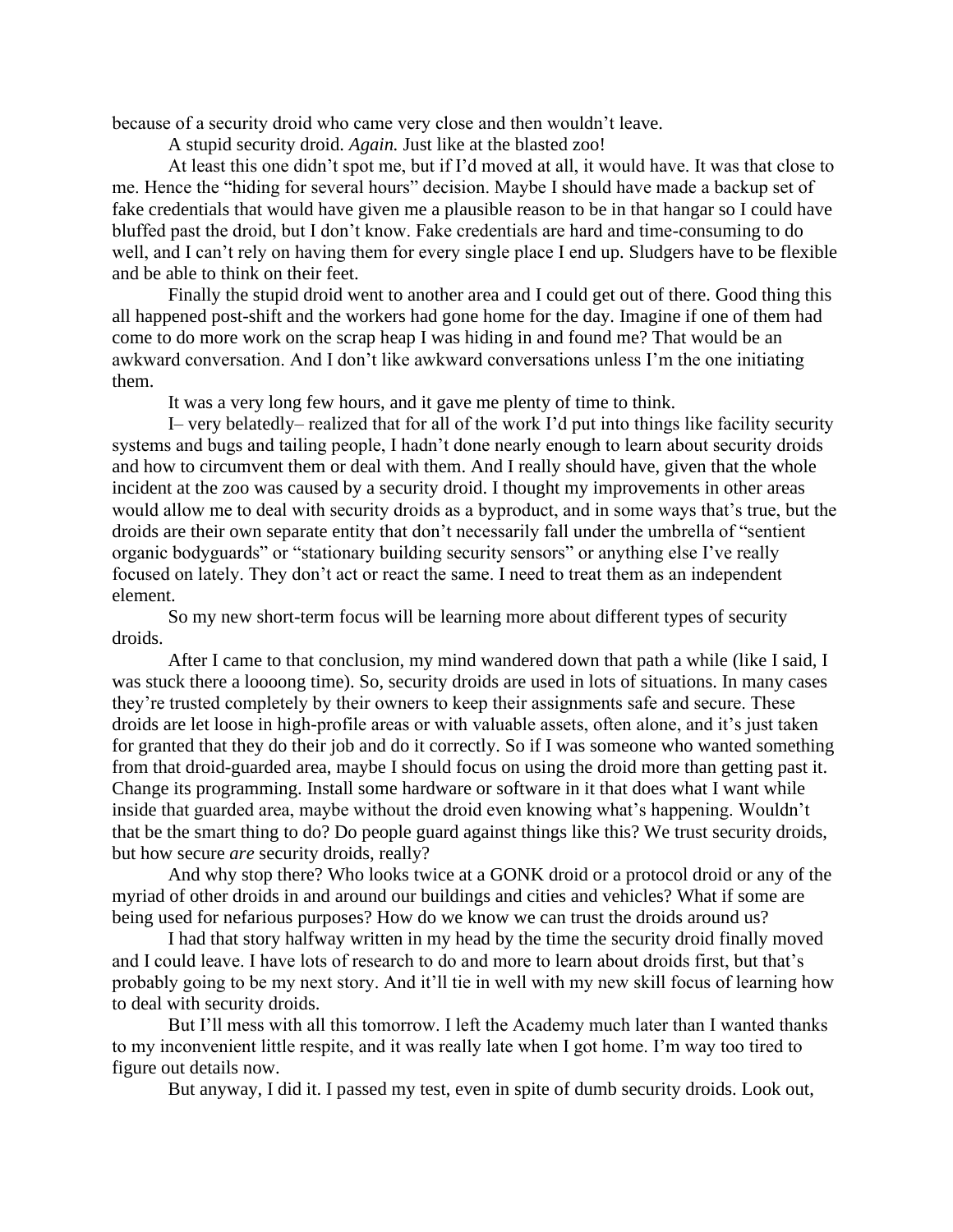galaxy: you'll be seeing a lot more of my name on Page One pretty soon.

# *Entry 8*

I have a new roommate!

And he's already made a mess and is refusing to pick up after himself.

Though I suppose that's my fault, since I'm the one who disassembled him and scattered the parts everywhere.

I've been working on my "security of droids" story, and I've gotten to the point where I really need to understand if some droids could have software patches or extra items installed in them without their owner's knowledge. Is there room inside the chassis for a recorder? Would a listening device still pick up sound through a droid's metal "skin"? Can new code be uploaded quickly through external access ports? These are things I need to figure out, and the best way to figure them out is to try them myself.

A couple days ago I took some of my winnings from the office bets (I cleaned up one day by betting I could tail Drayvet without him noticing. Victory is sweet) and went to a droid junk shop. I bought a couple random chassis sets and appendages that would be useful for my story, and I also unexpectedly ended up with a filthy but mostly intact 3PO protocol droid. Turns out it's silver under all the tarnish. It doesn't work right, and it's missing some internal parts. I really wasn't looking to buy a complete droid, but it was cheap, and it looked so pathetic sitting there in a tetanus-inducing heap that I didn't have the heart to leave without it. Besides, having an entire protocol droid available will let me really explore some experiments for this story. See, it was a totally practical decision and not at all motivated by pity.

I've been disassembling it ever since I got it home, and I've been looking for internal nooks and crannies and software interface access points that could make the droid vulnerable to being used by someone else. I've learned more about 3PO units in the last couple days than I ever thought I would.

And as I've been disassembling it and trying to think of how someone could take advantage of a protocol droid, I started wondering... could *I*? If I can get this droid functional again, can I put a recording device in this little chest plate cavity? Can I find a bug that would detect sound through this metal chassis? Can I send him into places for clandestine footage that would be off-limits to a sludger but where a protocol droid's presence wouldn't even register in anyone's mind?

I think I'm going to play around with this idea and see what I can do with it once this story is done. I'll need to buy some parts and learn a bit more about droid mechanics first, but I like where this line of thought is heading and the possibilities it's opening up.

I'm calling him Scrounger.

### *Entry 9*

It's been a great couple of weeks.

It started off when I submitted my finished droid security story to Blakeley. I didn't expect her to come over to my desk afterward with a copy of it, kind of gave me a side-eye, and ask how much of what I wrote was true. Apparently just one read-through was enough to make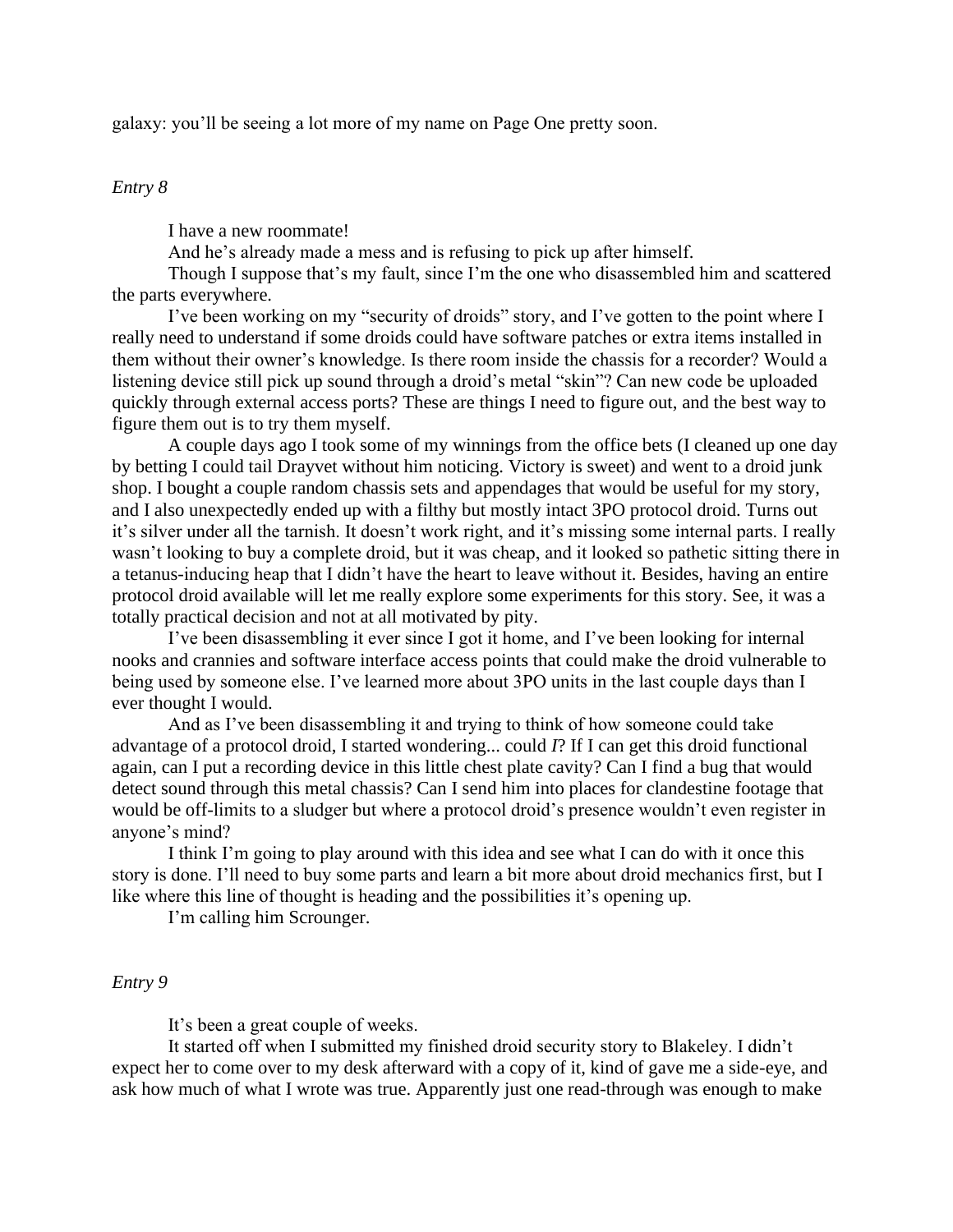her paranoid of her little MSE droid at home.

Emotional investment! Success!

That's when I knew that all my hard work lately was about to pay off with a story on Page One. And the byline would be mine alone this time.

It all came true a couple days later with the latest issue of *Unencrypted*. What a wonderful feeling. Take *that*, you annoying security droids everywhere! You have failed to stop me. Quite the opposite, actually.

With that story, I've started making some ripples at the office. A couple co-workers were like Blakeley but a bit more subtle about it. They had a couple "casual" conversations with me where they seemed to be trying to feel out how much of my story was fiction or how worried they should be about droids in the office or in their homes. I kept my responses ambiguous. They're smart people– they can research things for themselves if they're actually concerned. And if they're not really worried, then I'm not going to give away my writing methods for my stories and what ratio of fact versus fiction I like to use to get readers engaged and keep the story believable enough for continued engagement. That formula's still a work in progress anyway.

But either way, whether I've convinced career sludgers of something dubious with my story or they're digging for writing tidbits, there's been some kind of subtle shift that moved me from one of the "inexperienced" sludgers to "someone who knows what they're doing."

It's not really pervasive yet, and not everyone in the office is thinking that way, but a few are. And that's more than there were before this story was published.

Like I said, ripples.

Oh, and today Rora was grumpy with me. He stomped up to my desk and complained that his old C-5 household protocol droid had an actuator fail last night, but when he commed the repair shop this morning, the wait list for an appointment was a couple weeks long. The shop said there was an influx of people wanting their droids stripped down and checked for nonfactory parts and software.

I very innocently told him that other people's actions were completely out of my control and none of that was my fault. Besides, it's good business for the repair shop, isn't it?

I even offered to take a stab at fixing the actuator for him myself, but Rora declined, saying he didn't want his C-5 to end up like my "creepy droid" and went back to his desk.

Poor Scrounger. Such insults are completely uncalled for, especially when it's not his fault. And besides, he's not creepy. He's useful.

I'm still working on getting him functional. I have a couple of parts on order (I hope the shop doesn't reappropriate my order for use with this influx of repairs they have now, though), and hopefully with those parts I'll be able to get Scrounger's body working at a basic level. But I discovered his head works just fine, and it doesn't need to be attached to his body to operate, just to be mobile. I've also found that a 3PO droid's brain is very handy to help with researching stories, recording notes, and bouncing ideas off of, so sometimes I bring Scrounger's head into the office with me and keep it on my desk while I work.

That seems to disturb some of my co-workers. I don't know if it's because it's just Scrounger's head, or if they're still a bit paranoid of droids because of my story. I think it's more the paranoia. I admit I egg it on a bit and warn the people nearby that Scrounger will be guarding my desk when I leave for short times.

I purposefully leave Scrounger's head unattended periodically as a curiosity follow-on to my droid story. Now that I've planted the seeds, I want to see if my co-workers try doing anything to him, whether it's installing something or deleting something or anything in between.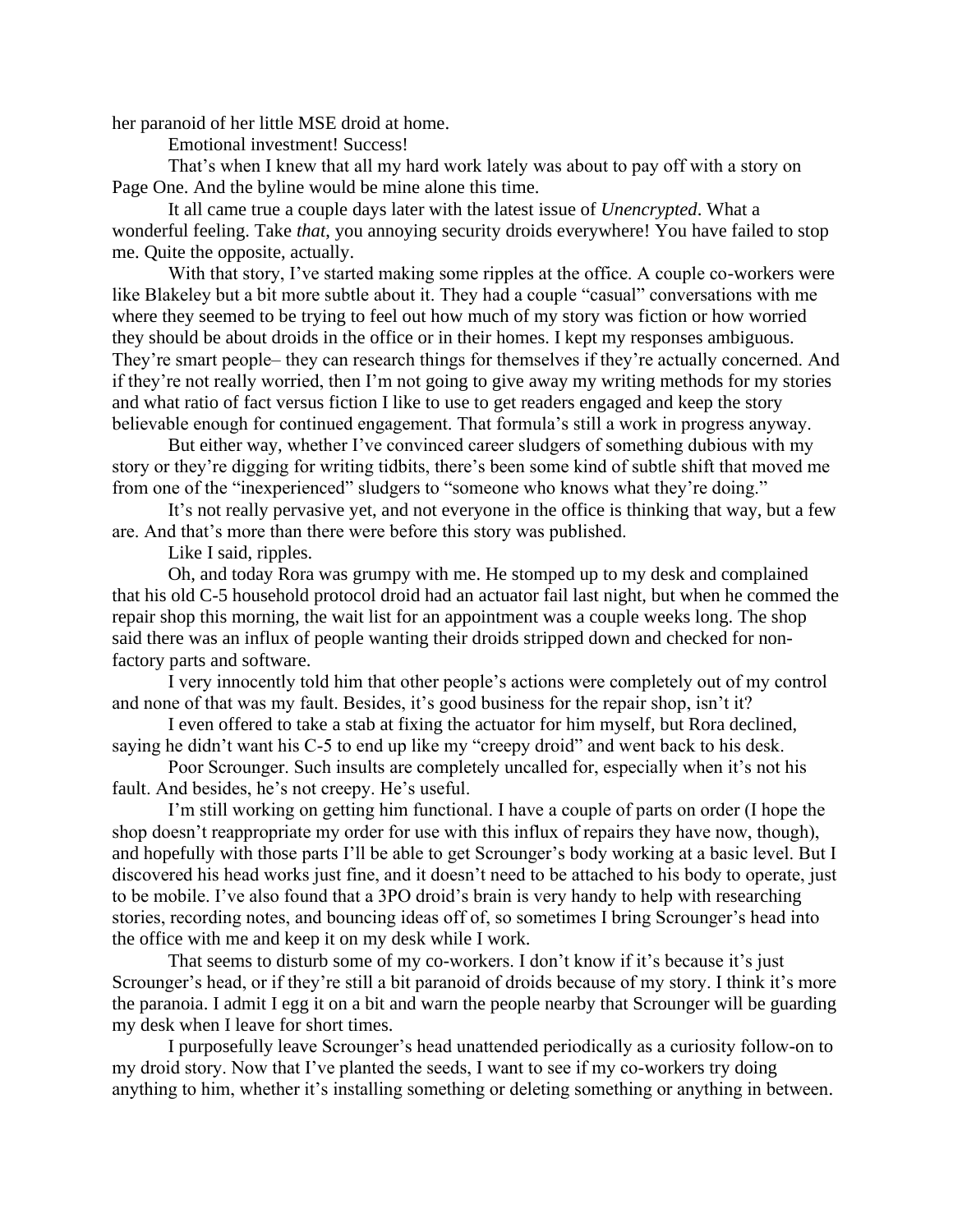I get to practice finding anything unexpected each night after work. It also gives me more ideas for what someone might do to a droid, and in particular what tricks another sludger would do to it that they feel would be valuable. And now, if some of my co-workers are starting to see me as someone who might have story ideas or writing methods worth knowing about in advance, they might actually try to use Scrounger to find that information.

I've caught a couple things already, including a type of listening device I hadn't known about before but which seems very well-suited to picking up sound through a droid chassis. Thanks for the tip and your hardware donation, unknown co-worker!

### *Entry 10*

During the time I was doing all those smaller skill-building stories, I'd forgotten what a rush it is to have the top story. I remember it now, though. It feels even better knowing that it was solid and well-earned after all that work to improve, and it wasn't due to some flukey story idea I stumbled across that Blakeley happened to like better than the others available at the publishing deadline.

Speaking of Blakeley, she's been talking with me more often and has even offered some compliments. She's been more proactively interested in what I'm working on instead of just waiting to see what I submit to her, and a couple times she's suggested a tweak or two at the outset. Those are the classic signs that I'm becoming one of her "go-to" sludgers– I've seen it happen with some of my co-workers. It means my chances for getting on Page One are increasing.

I was riding high on that realization and the aftereffects of the droid security story when I decided to throw caution to the wind and go for a big one. I didn't want to lose this feeling.

And so my latest story is all about how Leia Organa-Solo is using her husband's underworld contacts to organize some sales rings on the black market. Corruption, popular figures, shady dealings... this has it all. Add in a humanizing, sympathetic factor like how the sales rings were started for things that originally got taken off of Alderaan by illegal means, and it becomes even better. I'm not sure yet if I'm going to say the operation has grown to include less savory things. On one hand, showing something growing a bit out of control that the person didn't intend helps to keep readers invested and sympathetic. On the other hand, if things get too unsavory then readers might get turned off. It's a fine line to walk with public figures. Usually I'd go all-out for the negative reactions and hate-mail-generating emotions, but I've found it's not as easy to do that with famous people. The general public already has their own perceptions of them, and sometimes if things go too far past those preconceived notions, the anger at the story turns into disbelief and disgust at the publication, and they stop reading, possibly for a while with later issues as well. I think it's a trust thing. But Blakeley is pushing for me to go for the unsavory route since she thinks it'll draw in more readers. The unspoken implication is that more potential readers gives the story a much higher chance of getting on Page One, and isn't that what I'm aiming for? I need to make up my mind really soon to make the deadline.

But– wait, how'd I get off on that tangent? Anyway. My story's going to be great no matter which way I go with it. The basic premise is completely believable, and most of the heavy lifting is done right there. There's no way that Han Solo is completely out of the dodgy underworld scene. People don't just go from smuggling to the then-illegal Rebel Alliance and its own questionable ways of operating and come out of it all reformed and squeaky-clean on the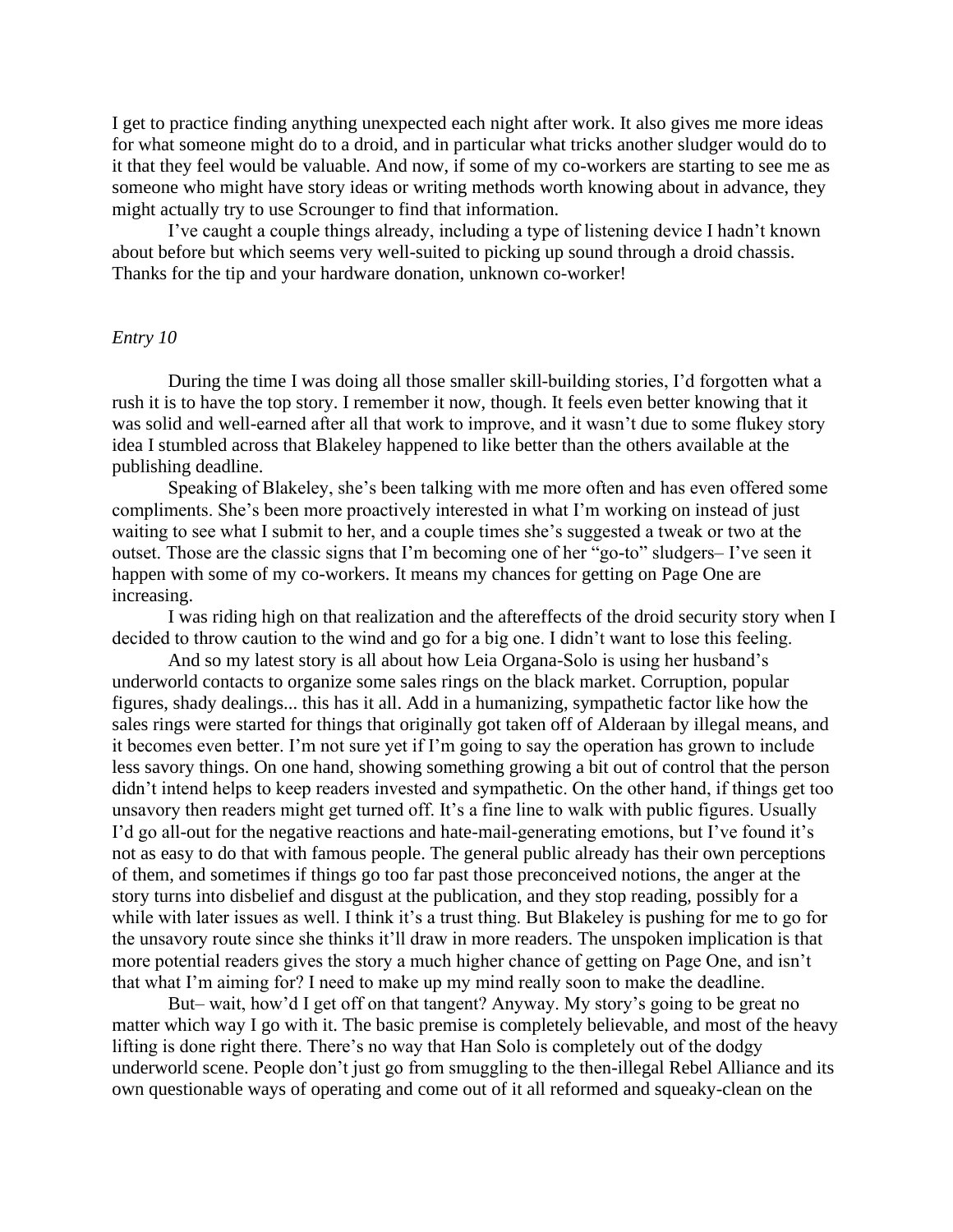other side. Here's someone who's been engaged in criminal activities for years and now has direct, personal access to political power in a new government that hasn't gotten all of its bureaucratic checks and balances figured out yet. With a background like that, who wouldn't take advantage of such a situation?

And as for Leia? Organa-Solo was a Rebel even longer than her husband was. They're similar enough to have developed a relationship and gotten married. After all that hardship with the Rebellion, wouldn't a politician take advantage of a way to make some extra credits and generate more influence and power? Especially if it starts out with seemingly good intentions? For someone who's essentially been a lifelong Rebel, I imagine lines can get blurred pretty easily.

Obviously there's no way I can get in-person footage of the Solos way over here on Bonadan, so I've been having to research things remotely. I found a couple "anonymous sources" and interviewed them. Otherwise I've been looking at things like financial records, crime syndicate activities that coincide with locations where the Solos are visiting, things like that. Scrounger's been really helpful with doing the tedious parts of the research and looking for patterns. This would've been the perfect story to put all of my droid security knowledge into play and hijack the Solos' 3PO droid and use him to get some good footage and inside information, but it's just too far away. I even tried thinking of ways to paint Scrounger gold and ship him there so he could impersonate (imdroidate?) their 3PO for a while, but nope. Even for a guaranteed awesome story, Blakeley's still too stingy with expenses.

Speaking of Scrounger, working on him has been fun. Those parts came in, and I managed to get him walking. It's not perfect– he has an odd hitch in his gait and can't navigate stairs very well, so there's still some stuff I have to work on. I haven't trusted testing his body's mobility functionality at work yet, so I just detach his head to take him in, which is more often lately because of this story on the Solos.

I'm spending a lot of time on this story. Even when I work on repairing Scrounger's body, I'm dictating notes and ideas to him. Actually, I shouldn't even be writing in this journal right now. It's wasting time that would be better used on writing about the Solos.

#### *Entry 11*

What a *rush*.

The hate mail I've gotten for the (Page One!) story on the Solos was *considerably* more than I got for the shapeshifter story. And it's been regular angry hate mail, not the bunch of "I'm never reading *Unencrypted* again!" messages I was worried about. Blakeley even casually mentioned to me that sales of this issue were slightly above average.

I don't know what I was so concerned about. Blakeley was right: going full-on unsavory with public figures sells well, and it doesn't permanently turn readers off. And if I can write stories that sell more issues, then that Page One byline is going to be mine more and more often.

I've been thinking a lot about this new revelation and what it means for me. My conclusion: go full-on unsavory with another famous public figure. One connected to the Solos, even.

Therefore, my current story: Luke Skywalker is a fraud. The Jedi Order is known to be extinct, and his claims of membership are fake. Any "Force powers" he exhibits are tricks and elaborate hoaxes. He's a skilled pilot and a good fighter, but that's really all there is to it. He's a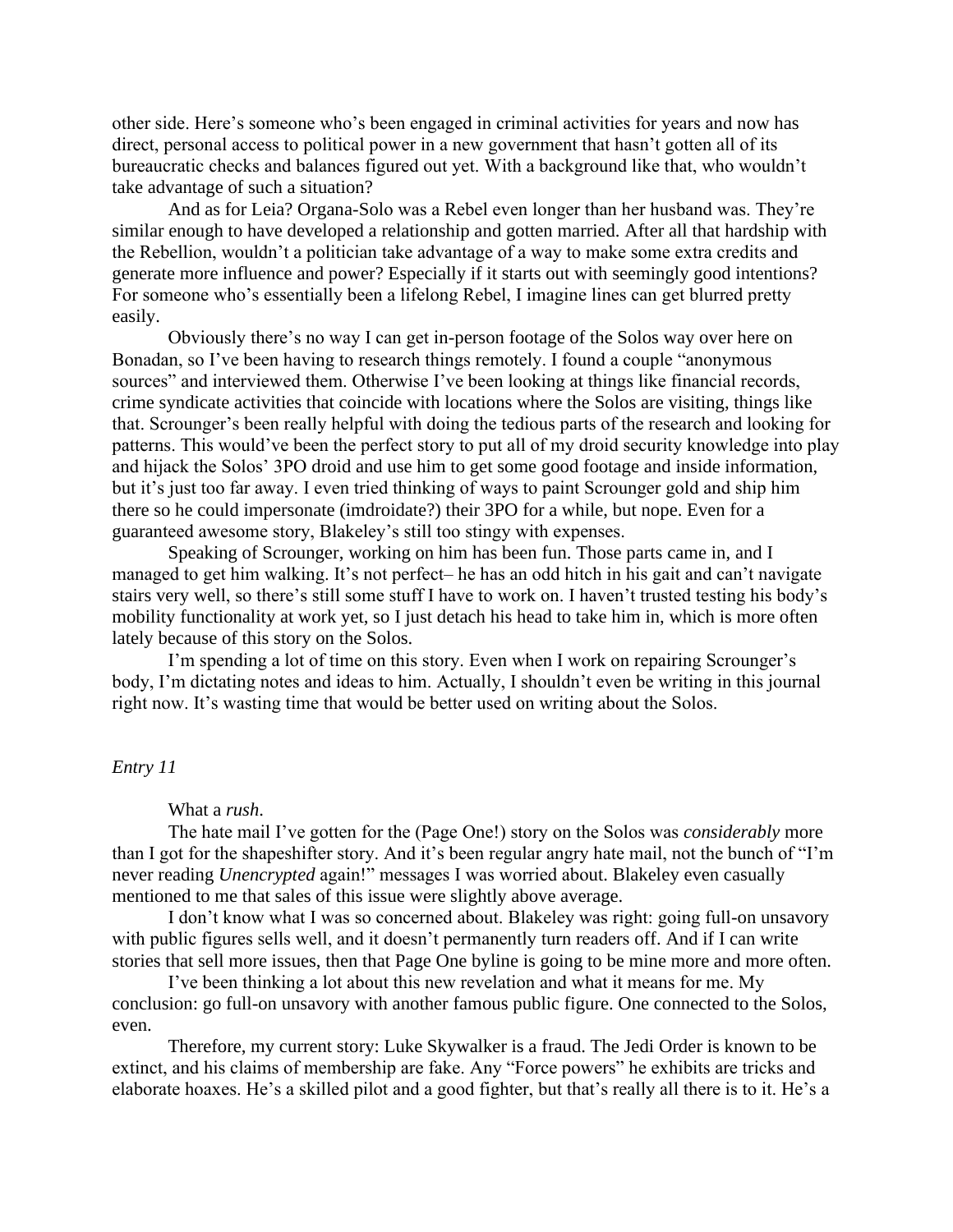regular human with no Force powers behind him, just a desire to get attention by being something "unique" and "special." Being a hero of the Rebellion wasn't enough for him after a while, so he thought up something else that can't really be proven. Just a poor kid from Tatooine who wants to feel like he's someone important. Maybe he got a bit hooked on the attention and fame during his Rebellion days.

I found a couple people who gave me good quotes to use. They claim they served with Skywalker in the Rebellion, but they're too young to have done so. The quotes fit in well, though, so they'll just become "anonymous sources."

This is a story people are really going to be talking about. I can't wait to get it published.

#### *Entry 12*

Okay, um... well.

So I did my Luke Skywalker story. It turned out great. Both Blakeley and I were really happy with it. I should be ecstatic. But instead of flying off to my next story idea, here I am, spending time writing in this journal and trying to sort things out.

A couple days after it was published, I decided to get lunch from Priyitz's. It was a nice day, so I walked and took the scenic route that takes me past the school. The kids were outside for lunch, and it was the usual chatting and running and laughing. I guess that's why it stuck out to hear one of them crying.

When I spotted the kid in question, he was holding what I can only imagine was some sort of Luke Skywalker toy or figure. Two older kids were getting in his face and being kind of mean about it. From the snippets I heard, it sounded like the two older ones were saying Skywalker was a fake and it was true because they saw it "in the news," so the crying kid was an idiot and wrong for liking him. The crying kid was denying it all and defending Skywalker while trying to keep his toy away from the two older kids. One of the adult supervisors was heading over to the group. I kept going on my way.

And that one little exchange I witnessed put a damper on my whole day.

Why? Why does this bother me when hate mail doesn't? Okay, so this particular reaction wasn't what I wanted to happen as a result of my story, but so what if it did happen? This is nothing new in the world of sludgenews. Why can I laugh at a scathing note sent to me in response to a story I wrote, but I get rattled by overhearing a random crying kid?

And why is it still nagging at me days later?

This is crazy. No sludger worth the oxygen they breathe gets sidetracked by something like this. Something so insignificant. It makes no sense. Even Scrounger noticed I was acting weird and asked me what was wrong, and I didn't know how to explain it to him. My poor droid is so flummoxed by me right now, and I don't blame him.

I need to press on and get my head back in the game. I've worked too hard to lose it all over a glitchy little fluke of nonsensical emotion. I know Blakeley really wants another public figure story from me, so that's what I'm working on. But... I'm doing it on more publiclyaccepted "bad guys" this time. There's always a solid audience for Imperial Remnant stories or former Imperial officers or warlords or something.

Blakeley wasn't too thrilled with that idea. She said she'd been hoping for another New Republic public figures story, and Imperials are such an easy target that it's beneath what she's seen from me lately. That really annoyed me, but even that insane irritation gave me no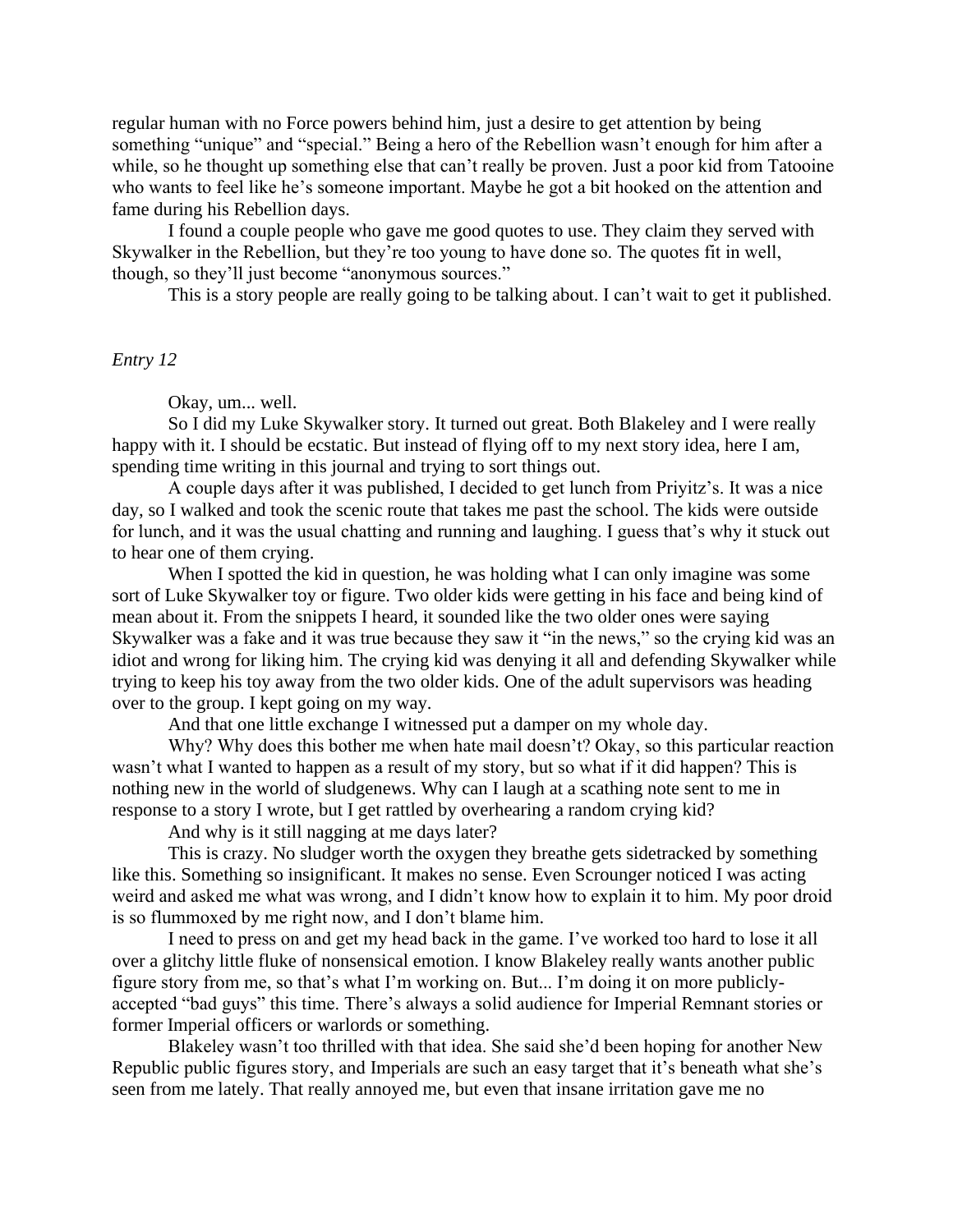motivation for another New Republic story right now so I had to do some mental gymnastics on the spot to come up with a reason to do an Imperial story that she'd buy into. I was so flustered that I don't even remember what I said, which could come back to haunt me if I don't write the story to match what I told her. I think I spouted something about wanting to change things up so New Republic stories don't get stale or overdone for *Unencrypted*. That was a sloppy mistake on my part. I need to keep my cover stories and lies-slash-embellishments straight out in the field, and there's no excuse for me to not remember the one I'd used with Blakeley.

Whatever I told her, I sold it to her well enough that she grudgingly accepted it. So I'm figuring out something dastardly for the IR to be doing. Shouldn't be hard.

Hopefully a good, successful story like that will help me get my head on straight again. Too bad it's not as simple for me as it is with Scrounger.

#### *Entry 13*

I'm starting to bring Scrounger with me on little outings here and there. His mobility isn't perfect but it's improving. Each time we go out, we get more information about what needs attention, whether it's a sticky servo, a faulty wire, a software issue, and so on. I fix what I can, and we try to work around what I can't.

I still want to bring him in the field with me at some point. I've got him outfitted with a couple hidden cameras and microphones, and after each outing I take a look at the kind of data we've recorded so I can tweak the recording devices as well. Other times it's a learning experience for me to know what kind of data I can expect to get from those devices in certain conditions.

Scrounger and I did a very low-key test run when I interviewed a couple former Imperials for some quotes to use in my story. They didn't see Scrounger, but I made sure Scrounger was nearby and recording. I went in with all of my regular recording gear as my primary in case Scrounger's recordings didn't turn out.

The interviews went pretty well, all things considered. One of the Imperials got a little pushy and didn't like the amount of credits I was offering him in exchange for his quotes, which are complete fabrications anyway. It was a perfectly reasonable amount so I shut him down pretty quickly when he started jawing at me about it. That did get me thinking, though. I might put some audio recordings in Scrounger's internal data storage in case I need him to broadcast something for me as a distraction. Sirens or blaster fire or something. That might come in handy some day.

Anyway, my "dastardly Imperial" story is admittedly one of the sludgenews classics: Vader is alive and is in charge of the Imperial Remnant. I put my own spin on it using some jumbled holos from the Battle of Endor that "show" his shuttle leaving before the second Death Star exploded, as well as things like "leaked" data from the IR showing a higher than normal casualty rate of Imperial officers in certain pocket locations at certain times. It's no secret that Vader tended to leave bodies of his own allies in his wake. And, of course, some financial nudging helped my anonymous sources to "remember" that they saw Vader in the IR recently, alive and in command. Those interviews are the centerpiece of the story.

Maybe one day I'll do what my co-workers do and just make up my own quotes for anonymous sources. It probably doesn't make much sense for me to pay people to say things I've asked them to say. It's better for me to do it this way for now, though. When I'm quoting what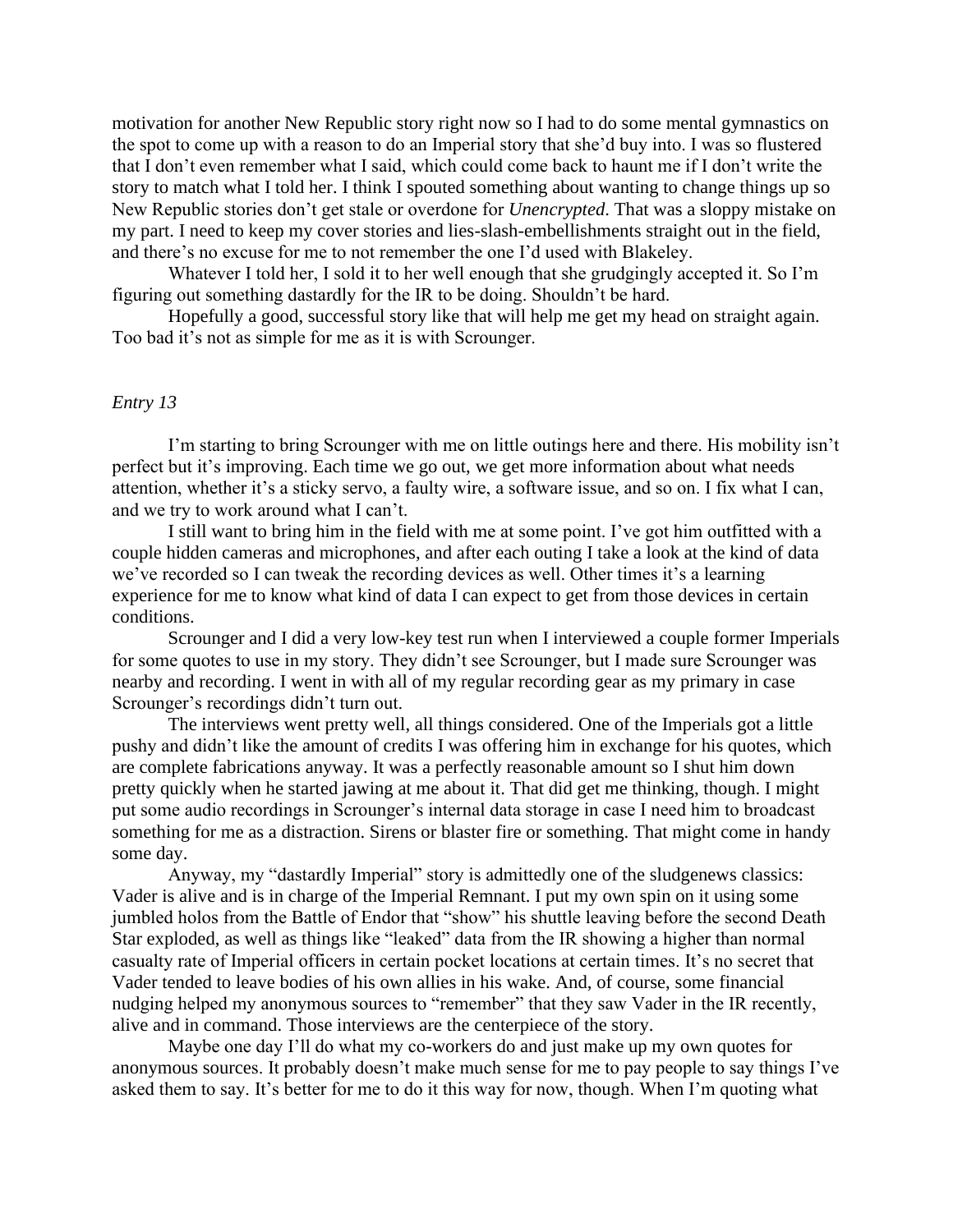someone else says, even if they're retelling my own fiction, they still say it in their own way. It comes out more authentic-sounding for the story. If I made up the quotes myself, they would all sound like me. Besides, they usually unconsciously throw in more details that I wouldn't have known to include, and sometimes they really get into it and give me more than I expected. I've had a few stories morph into something else that way. Those are actually pretty fun. It's interesting hearing people talk and developing stories based on what they say or what they've experienced. Even if it's fake.

We'll see how Blakeley likes this when I'm finished with it. I haven't really been able to get the visceral feel of fear in this story I was hoping for when I chose the topic, but it's still a solid piece. I didn't have any qualms writing this like I was a bit nervous about at the start. Hopefully that means that weird nonsense from before is behind me and it's full throttle from here on out.

#### *Entry 14*

Unfortunately Blakeley wasn't too impressed with my Imperial story. She said there was nothing technically wrong with it but "Vader is alive" stories have been done to death and my spin didn't spin things enough. Drayvet got Page One for this issue.

I kind of feel like I need to salvage this, so I'm doing something I don't do often: expanding on my "Vader is alive" story with a second part. My last story set things up to show Vader is still a dangerous threat and ruling the Imperial Remnant. In the second part, I'm taking a closer look at Vader himself... namely that Vader is a part played by more than one person who simply puts on the suit and assumes Vader's identity for however long the IR deems fit. If their current incarnation isn't ruthless enough, they can find someone else who is. Basically, the being we outwardly see as Vader cannot die.

If this works out, it can turn the essence of Vader into a much more long-term threat that can outlast any one being's life span. What's more frightening than realizing that outliving a horrible enemy is not necessarily an option anymore, that the hope of "someday they'll be gone" is off the table? That they could go on indefinitely? I'm sure to pull in readers with this approach. This is that visceral feeling I was looking for with the last story but couldn't find. It's going much better so far.

The notion of different beings using the suit has given me some things to chew on that I'm exploring in my research. Exactly how would that work? How do they pass on knowledge from one Vader-actor to another so a later one knows things "Vader" should know? Did the original Vader wear the suit just for show as an intimidation factor, or was it truly needed due to medical reasons?

That, in turn, has led me down some interesting paths with researching bacta and why such a suit would be needed if bacta is such a cure-all. Bacta allergy? It wasn't for lack of access to bacta as one of the leaders of the Empire. What would a suit like that do for a person that bacta couldn't? What medical conditions would make a suit like that necessary, if it was medically necessary at all?

I have to say, this bacta research is really sparking my imagination.

*Entry 15*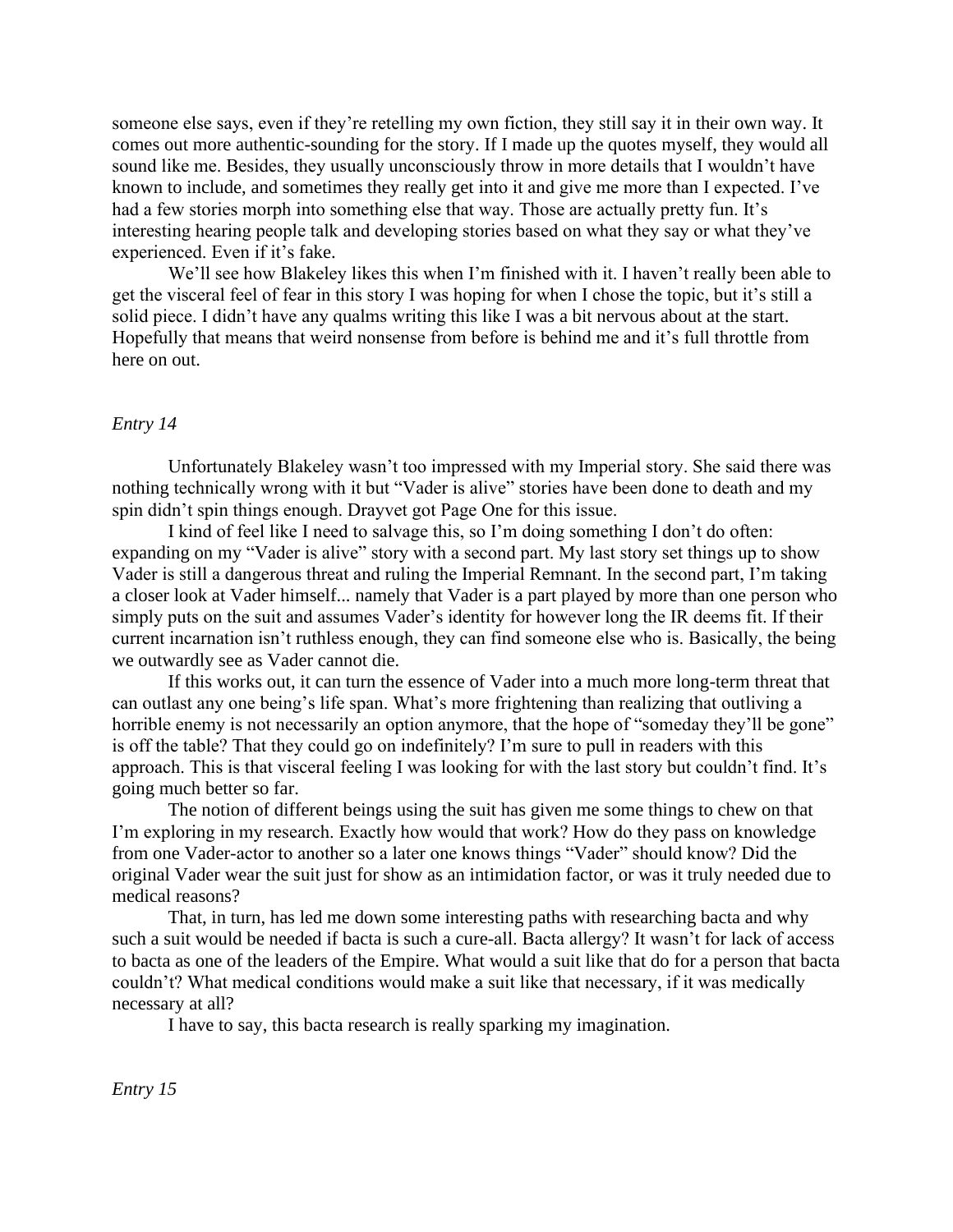Blakeley liked the immortal Vader story a bit better, but she still wasn't really enamored with it. But that's okay, because I'm deep into my next story about bacta. This one is going to be great. It feels like the more I research bacta, the more questions I get, and the more I can explore on the subject.

Bacta is such a universal topic, too, that lots of readers can already relate to it on some personal level, whether they've had a full-blown bacta dunk or just a little bacta patch on a skinned knee as a child. Growing up, I had my share of it. It's always been touted as a miracle cure.

But how many people really know what's in it? How is the quality controlled? How can a single substance work "miracle cures" for so many different species and so many different medical issues? Doesn't that sound a bit too good to be true?

Whenever the answer to such a question is "yes," it always makes for a great sludgenews story.

This story is going to make up for the last couple lukewarm ones and get me back in favor with Blakeley. One of the hardest parts so far is actually trimming my draft down enough to fit in the issue. My main topics are knock-off "bacta" products that do nothing, the underreported dangers of bacta addiction, questionable bacta ingredients, and whether the Vratix add anything "extra" into bacta, like mind-control chemicals. Mind-control stuff always gets readers riled up and invested.

I have so much material left over in my notes that I might have enough for a follow-on story too.

#### *Entry 16*

I make a point of reading all the messages sent to me from readers. I've written here before about how I love getting hate mail. I have a flimsi print-out of my very first piece of hate mail framed and sitting on a shelf in my living room. It's a great conversation starter, as well as a reminder of the thick skin needed for this line of work. It's got more expletives than nonexpletives, and I reread it when I need a pick-me-up or a bit of inspiration.

I've been staring at it in the dark for the last hour or so.

That curse-laden, befouled piece of flimsi always made me want to keep going, keep pushing, keep asking questions, keep getting better. I always did. I always tried to. The vitriol in it never bothered me.

Somehow it's a letter from a reader with no swear words, no threats, no rage, that's made me feel worse than I think I ever have. Someone who wrote me the other day to say that a family member of theirs read my bacta story, got scared, and refused a bacta treatment they needed. No one could convince the person that what they read wasn't true, and the doctors were forced into a less effective treatment plan. They weren't fully equipped or prepared for the alternate plan, either, since bacta was the primary treatment that they always used. It didn't work. The person ended up dying.

I've gotten a few more letters with similar stories, too, though thankfully no one else seems to have died as a result. One had complications that are being managed with an alternative treatment. Another has a much longer recovery time ahead of them. The others didn't give an outcome.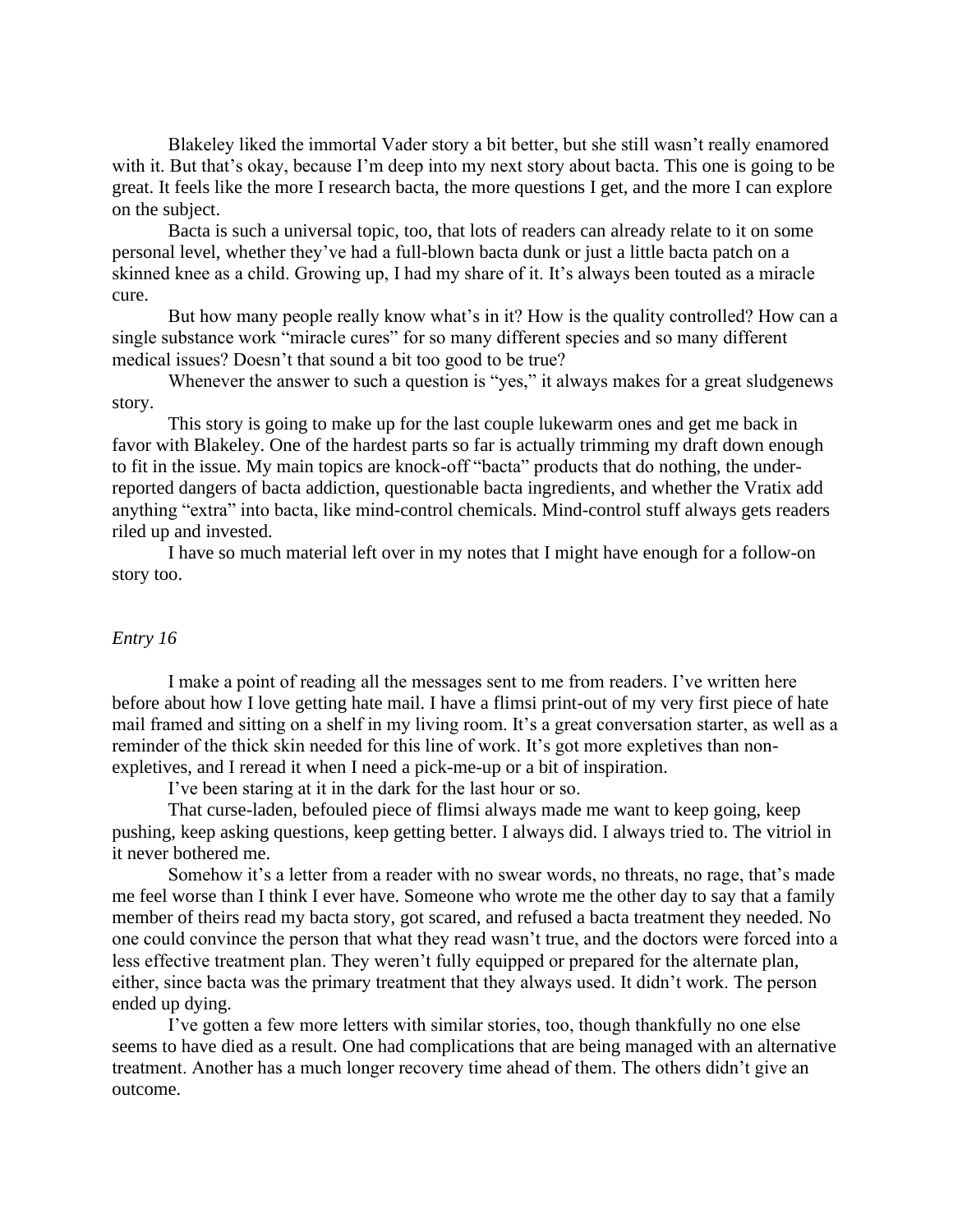Blast it, don't these people know that these stories are supposed to be *entertainment?!* That they're not supposed to actually take them seriously? That they're supposed to think for themselves with their own brain and not take a sensationalist sludgenews story at face value?!

I've been mulling this over for a long time, and I don't like where my brain has been taking me.

Specifically...

Even if *Unencrypted* is marketed as entertainment, I'm still responsible for writing the story and planting whatever seeds sprouted in those minds. That name in the byline is complicit in contributing to unnecessary suffering and, in one case, death.

I'm sure most of my co-workers, especially the career sludgers like Drayvet, will be sympathetic but will also maintain that those people made their own decisions and it's not my fault that they took a piece of fiction too far. I can't control other people's actions, and I didn't force them to do anything.

And I guess in some ways that's true, but... isn't the point of writing sludgenews to influence people's emotions and thoughts in some way? Isn't that emotional investment and reaction what I'm always going after? If I don't want to guide a reader's thoughts on a path alongside my own, then why even bother to write the story? It becomes nothing without that. True, I'm doing it for entertainment and some sort of escapism, not anything malevolent, but I'm still doing it. And maybe I've been missing that realization this whole time. The problem is that I can't reconcile this new realization with how to go forward after what's happened. Now that I know what can happen.

Ugh. Damn it. Page One doesn't seem so desirable anymore.

# *Entry 17*

Like I suspected, Drayvet and the others were sorry to hear about what happened, but they don't really understand why I'm taking it so personally. I couldn't really explain it to them either. I took a few days off of work to clear my head, and on my way out of the office after grabbing a few things and talking to Blakeley I caught a couple glances of the sort that I used to give co-workers who I felt were "getting too soft" after some hate mail or a setback. The kind of glance that wonders if they'll manage to pull out of the nosedive or not.

Never thought I'd see the day when I was on the receiving end of it.

I'm not throwing in the towel yet, though. I've worked too blasted hard to get to where I am, and I'm a damn good sludger. I just need to figure this out.

I've spent most of the time off working on Scrounger. It's a good mixture of a goal to focus on and time to let my brain mull things over.

In particular, I've been mulling over the field of sludgenews and looking for what its essence is and if there are any aspects I can redirect myself to for a while.

The good news is that I've gotten a lot fixed with Scrounger, and he's pretty mobile now. I'll be able to take him along on some field assignments.

The bad news is that I haven't had much luck with my mulling. Maybe it's just my mood and the aftermath of my bacta story, but the more I think about it, the more I doubt that sludgenews in general is something that inherently makes the galaxy a better place. And now that I've started seeing things through that lens, I'm not sure how to stop.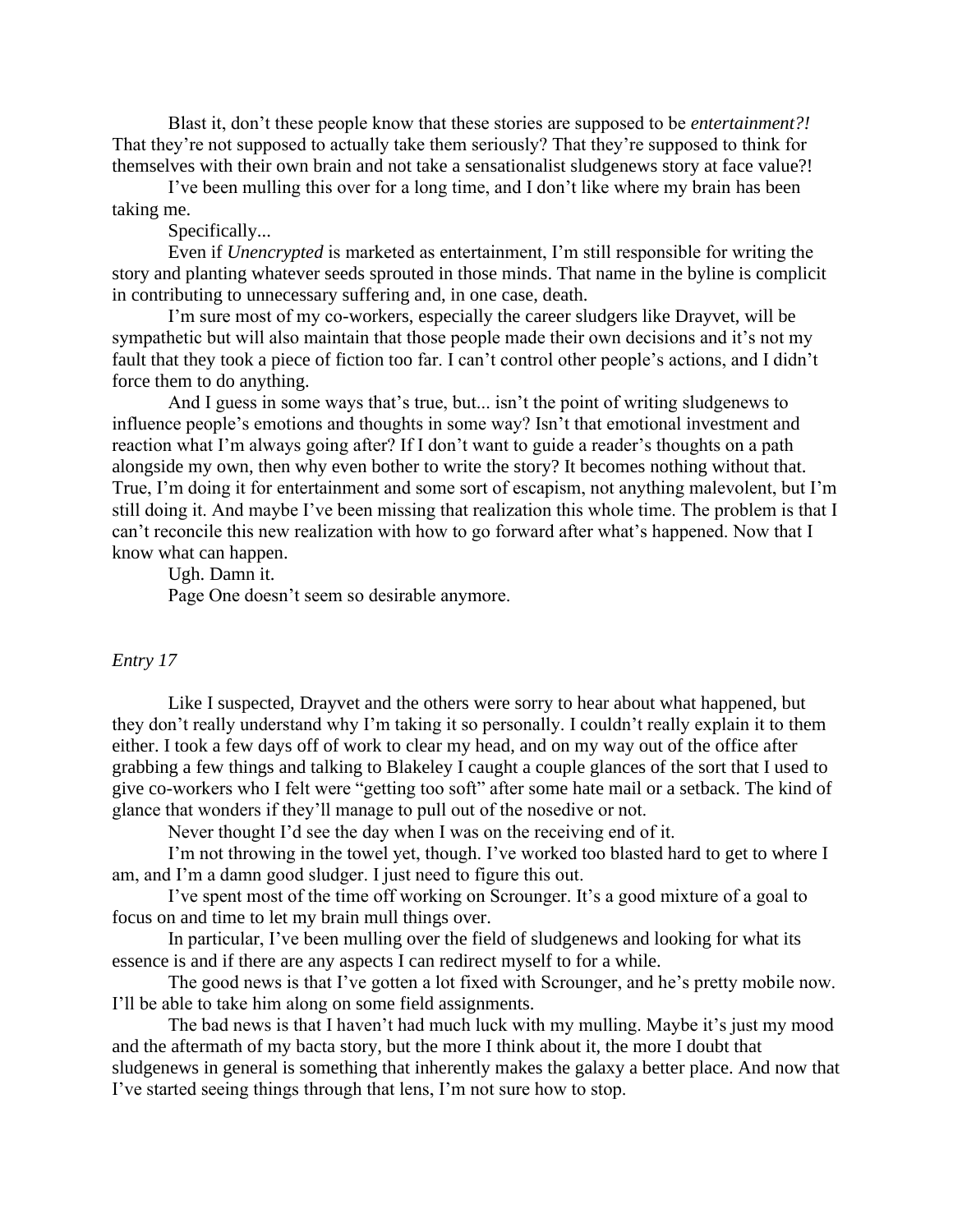I've never wanted to hurt people or make kids cry or do anything that adds more problems to a galaxy that already has enough of its own to deal with. Maybe I can find some stories that add some positivity. I'm not sure where to find those yet, but I can try.

### *Entry 18*

After training myself for so long to think of how I can twist a situation into something gritty or less-than-savory, you know how hard it is to look at something and figure out if there's a good aspect to it that can be highlighted?

It's hard.

And I'm annoyed at myself because I didn't realize how hard it would be or how entrenched I've gotten in that other mindset.

I actually needed some help from Scrounger. We would go walking through town, and I would point things out to him and ask for his interpretation of what he saw or heard. Sometimes it was an overheard snippet of a conversation, sometimes a sign on a business or hover train, sometimes a headline on a broadcasted news report. His more objective droid viewpoint would at least get me to a more neutral place than where my mind started from. From there, it was easier.

It's taking a while but I'm getting there, and I'm proud of myself for managing to submit a couple of these stories to Blakeley so far. One was about a New Republic mercy mission. Another was a more local angle about a CSA merchant ship that outsmarted some pirates and escaped unharmed. The captain was a graduate of the Bonadan academy. Both stories were researched well, and I stuck to facts instead of my blend of facts-plus-generous-interpretations. Without all that interpretation tweaking and massaging, I had those stories written in half the time I usually needed.

Oh, and the best part? I took Scrounger with me to the Bonadan Merchant Marine Academy for some of the research. We still had to find details about the captain's record and the CSA's incident report about the pirate attack, and those aren't exactly publicly accessible. I kind of knew my way around the academy from last time (I avoided that particular maintenance hangar this time around), so I focused on putting Scrounger through his paces and seeing what he could do inside some of the buildings on his own. He was amazing. He got all the info I needed, plus even more that he thought might help. And like I suspected, no one looked twice at a 3PO droid moving through the hallways. All that hard work to get him mobile and functional again is paying off. We're going to make a great team out in the field.

I kind of liked that feeling. Scrounger and I working together, sneaking around for footage and information, but... no one getting hurt as a result. I think we might be on to something here. I want to play around with it and see where it goes.

The factor in all this I'm not sure about is Blakeley. She hasn't said much about these couple stories I've submitted, but that in itself says a lot. Plus there's the side-eye she's given me each time I've submitted them. The New Republic story ended up on page ten, which is the lowest page number I've gotten since I was brand-new to the field. The pirate story was a little better and made it to page six. I suspect because there was some action and shooting involved in it.

Before, I would have been crushed at the notion of anything past page two, but I'm okay with this right now until I figure things out better. I know these aren't the usual fare for *Unencrypted*, and it's still getting my stories out there. If what I write is going to reach a reader,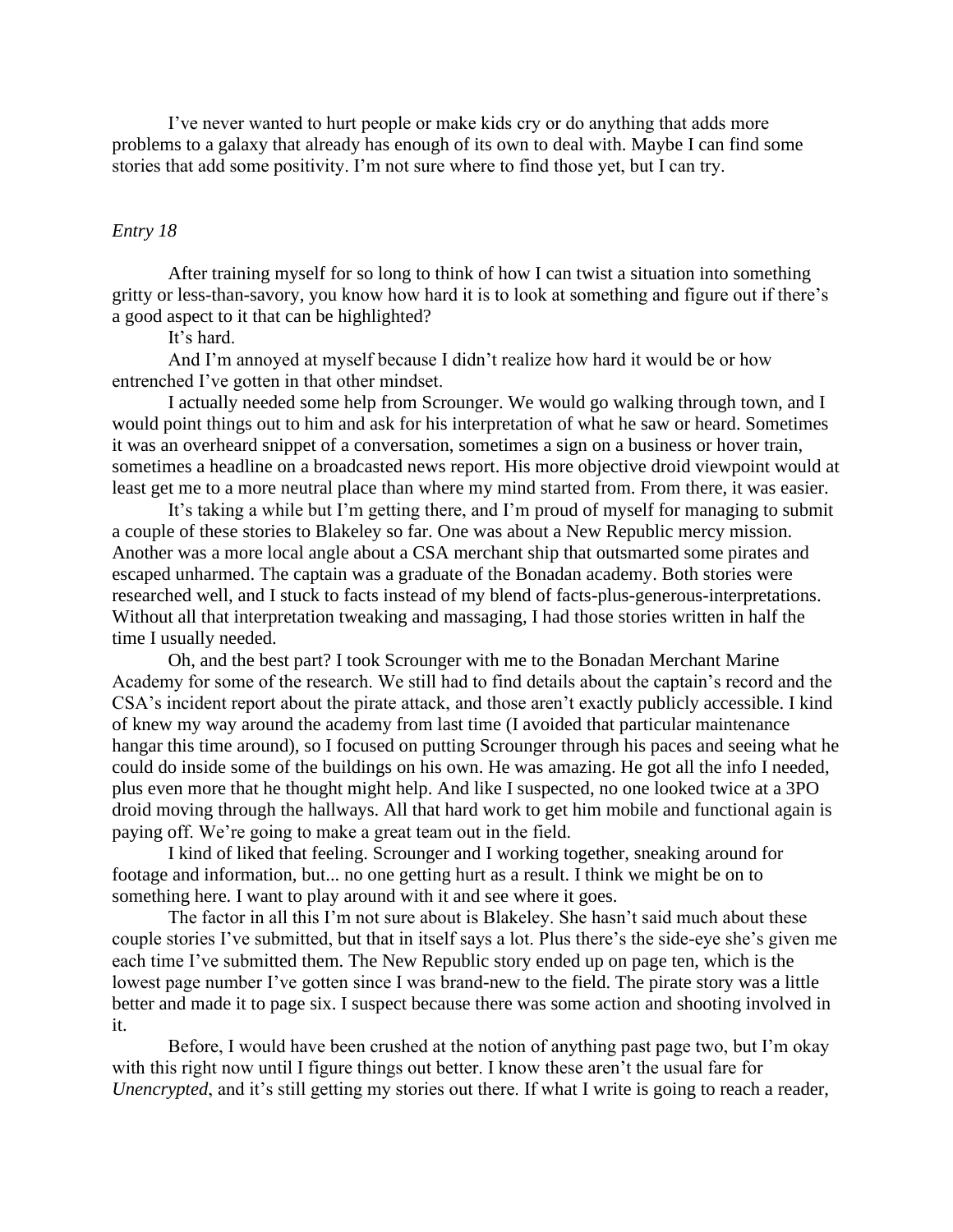even one, then I think I like the notion of this type of story being the thing that reaches them and not some of what I was writing before.

#### *Entry 19*

Well, that didn't last long.

Blakeley called me into her office today. She was not happy. She said she'd humored me with the first couple "poofy" stories as she called them since she knew I was shaken by those letters, but she wasn't going to accept any more of "that ilk" from me. Her vocabulary gets strange when she's really irritated. And no, she was not going to even bother publishing the latest story I'd submitted to her, which was actually a very good story about some unusually amazing cures some people had experienced from bacta. It was in the notes I had left over from that other bacta story, and I thought it was an interesting topic to explore.

Blakeley didn't.

We argued for over fifteen minutes. I told her why it was a good story. She told me why it was a terrible sludgenews story. She told me to change it. I told her I wouldn't. Ultimately, she said I've been getting too soft with these "feel-goods" and I'm losing my edge, and there's no place on the sludger staff at *Unencrypted* for people who only submit "doilies" and not actual sludgenews. I either have to step up or get out of the way.

I admit it, that rattled me. I thought I had a bit more credit banked here, but then again, this isn't exactly a field known for its lenient and forgiving nature.

I don't know if it was the surprise or the argument's adrenaline or what, but I blurted out that my next story would be Page One material. She said it had better be.

I felt confident at the time I said it, but now I've got some niggling doubts starting to creep in. That in and of itself scares me. A sludger can't doubt themselves, not when they need utter self-confidence to bluff their way into secure areas and handle tricky situations while getting inaccessible footage. Self-doubt is dangerous. It's that crack in the armor that lets security guards see right through you.

And the doubts aren't about my skills. I trust my skills. They're about the prospect of what I said I'd do and what it means. As seen by her reaction to my "feel-goods," Blakeley's made it clear that she'll only approve of my next story if it's sensationalist like my old stuff. But ever since I took those days off to mull things over, I haven't been able to come up with a story that's full-on sludgenews that Blakeley will like and also doesn't run a risk of people getting hurt through misinterpretations or of needlessly tarnishing someone's reputation– it's called "sludgenews" for a reason. My choices are pretty much one or the other. Hence the doubts about my Page One statement.

My first concern: what if I can't do it? My second concern: what if I can?

#### *Entry 20*

It's taken me a while to write this entry because I don't even know where to begin. Well, I guess I do. Strictly speaking, I should begin where the last entry ended– I'd told Blakeley I would give her a Page-One-worthy story to keep my job. Despite those doubts that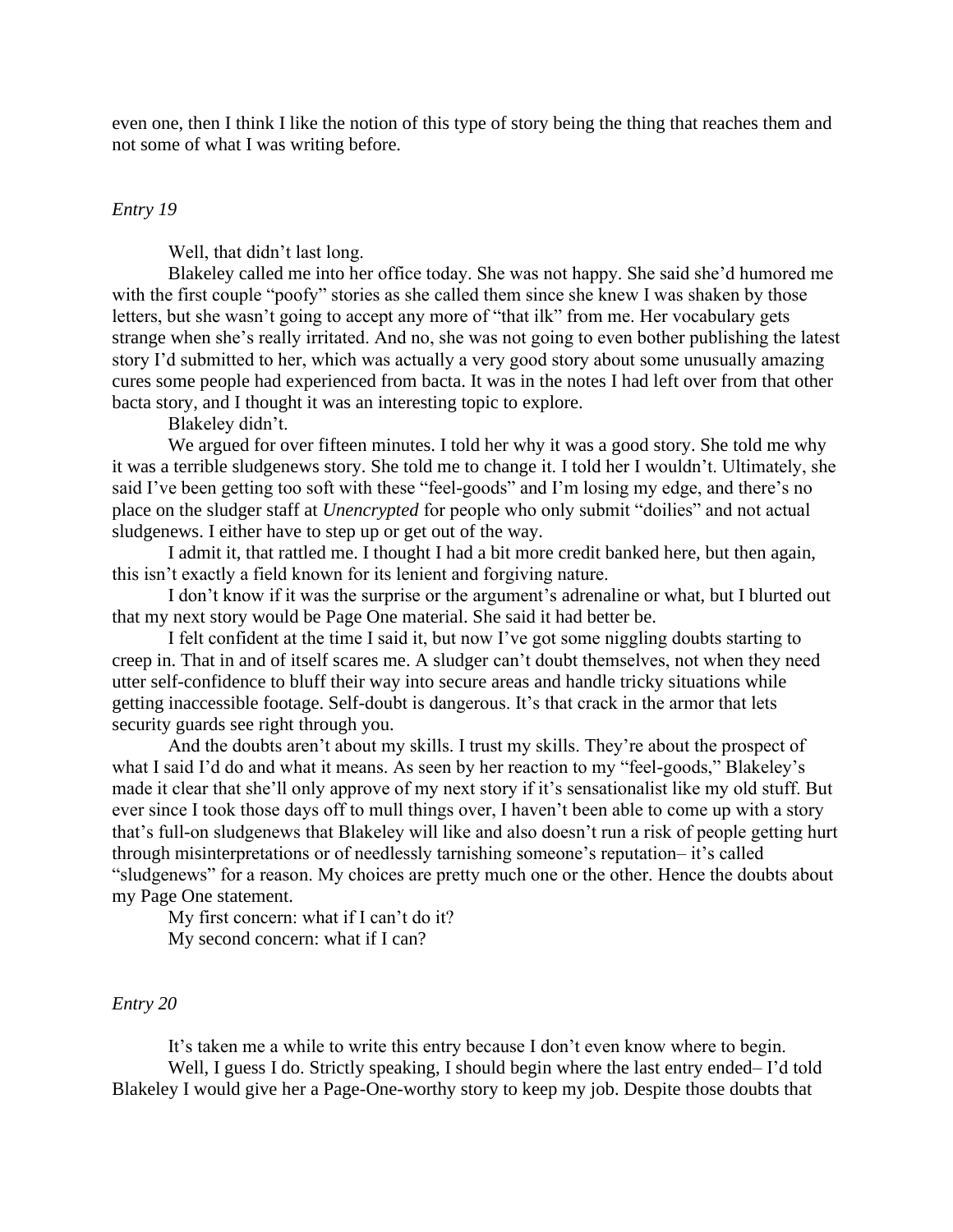were creeping in, that's what I set out to do. It was my livelihood on the line, after all.

A couple weeks ago, a storm hit a Lant Mining Corporation's refinery here not far from Spaceport Northeast I and damaged a lot of their equipment, as if LMC needs any more problems to deal with. It put the refinery out of operation for a while.

When I was brainstorming Page One ideas with Scrounger, we found a news snippet about a legal dispute between LMC and TaggeCo that was playing out in a completely different sector. What drew my attention was that the legal dispute was getting pretty dirty between the two companies. LMC is struggling financially and desperate, and TaggeCo used to be untouchable but they've had a rough time since the Empire fell so they're getting hit hard from lots of companies who wouldn't have stood a chance against them before, and they're crumbling and defensive. It's two wounded animals fighting each other.

It was ugly, but it wasn't sludgenews. At least, not until I remembered that TaggeCo owns Bonadan Heavy Industries, and per law, Bonadan Heavy Industries is one of the primary financiers of the northern weather-control station that generates the sweeper storms to clear out the mining pollution here.

From there, it was easy to come up with the theory that, through bribes or extortion or clandestine station access or any number of methods, BHI somehow caused or generated the strong storm in that area specifically to target the LMC facility as retribution on behalf of TaggeCo. The damage would hurt LMC, but in this far away, random system, who would ever connect the two events and suspect TaggeCo of wrongdoing? Especially if the storm was considered a natural event and dismissed in everyone's minds?

I ran my proposed story idea by Blakeley. She was thrilled and said she'd known I still had it in me.

But I wasn't so sure. Those doubts got worse the more I researched the story. Sweeper storms are normal here on Bonadan, but I was about to plant the seed in people's minds that they could be purposefully used for unethical things and even used as a sort of weapon, and there was nothing the target could do about it. And what if you're not the target but end up as collateral damage? Storms aren't exactly precise.

I was envisioning all the ways readers could get *too* invested in this story and what they might do as a result of this newly-realized powerlessness against a world and a galaxy much bigger than them. I wasn't sleeping well, and my deadline was looming. I wasn't passionate about the story, and my heart wasn't really in it.

And... I'm pretty sure that's why I was distracted and not on my toes. That's why I slipped up. And that's why Scrounger is in several broken pieces in my living room, and why I (ironically) have a bacta wrap on my ankle right now.

I feel horrible, and it's not because of my ankle.

I couldn't do the story without some in-depth research. I'd planned to go to the closest BHI offices first, and then once I had some of that data I'd know what to look for up at the weather-control station.

So I took Scrounger with me to the BHI office after hours when fewer employees would be around. They have some pretty hefty security there. It was nothing I couldn't get past, but I didn't have that adventurous feeling that I did with Scrounger at the Merchant Marine Academy. That was a good, thrilling sort of rush. This just felt... wrong.

Even now I'm not 100% certain what happened. Did I miss bypassing something in the security system? Did I not spot something that I should have? Did I accidentally trip a sensor? Did someone see us?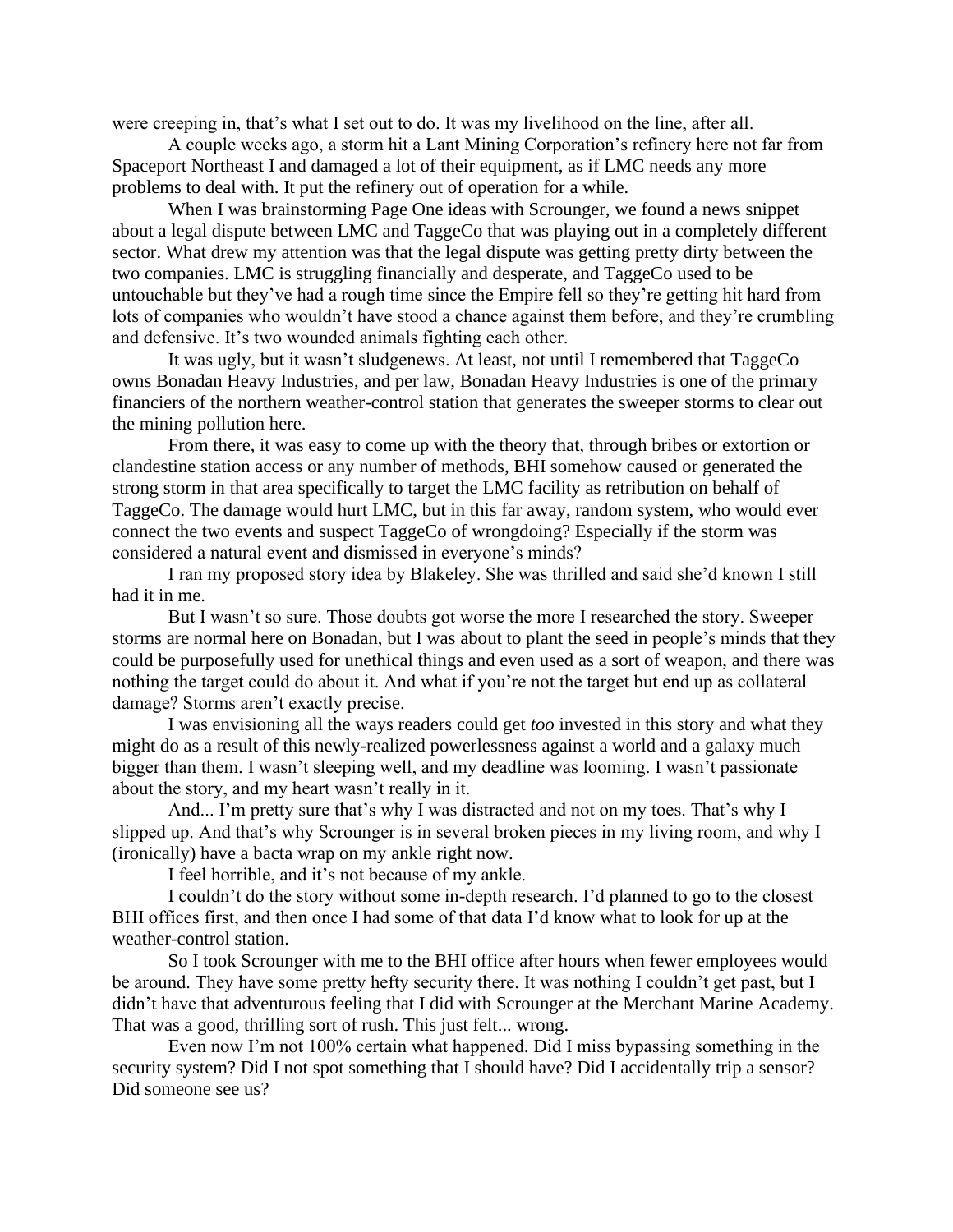Scrounger was going down a nearby corridor and I was inside a back room in the building when everything hit at once: alarms started blaring, lights started flashing, and I lost contact with Scrounger.

One thing that Drayvet drilled into me early on was to remain calm during situations like this and not draw attention to myself by running away. Normally I could do that, but I'd already been anxious so it was a lot harder and I almost lost control. Though I didn't really start to panic until I heard the blaster fire and a crash.

Yeah, weapons are outlawed here on Bonadan, but that doesn't mean that security systems don't have other ways of stopping or incapacitating intruders. Repulsor traps, shock nets, grav traps, force fields, the list goes on. Places that are really serious about their security also play a little fast and loose with the definition of a "weapon." They might not have blasters or vibroblades, but something like stun batons or other blunt-force items might be incorporated in the system and classified as a "lever" or "strut" or something to skirt around the law.

And sometimes, if a company is big enough and powerful enough like TaggeCo is and can grease the right palms, their security droids might have actual blasters that are defined as "power packs" or "batteries." And oh dear, it sure was unexpected that the droid's battery happened to explode in a very focused way and injure that intruder. It must have been faulty. We'll look into that right away so it doesn't happen again.

Though I hadn't expected quite this level of security and danger, I'd known BHI's security was strong so I'd come at least somewhat prepared. Once I unfroze myself from the panic, I found the tiniest hiding place I could fit into in the room where I was– always a challenge since I'm not exactly small– and pulled out my blocker sheet, draped it over myself, and crammed myself into the hiding spot. I was still trying to adjust it properly without tearing the thin, metallic material when I heard a security droid entering the room. I froze, on purpose this time.

Luckily the sheet was positioned well enough to block my body heat from the droid's IR sensors. I held my breath while the droid scanned the room. I'm surprised it didn't hear my heart pounding, though maybe all the alarms drowned it out. Finally the droid left.

I stayed hidden for another few minutes before slowly coming out and breathing again. I tried to tap into the security comm frequencies but they'd obviously switched to something more secure once a threat was detected. I still couldn't contact Scrounger.

It was hard to hear anything over the alarms, but I couldn't detect any major activity nearby. So I went for the tried-and-true ventilation duct up above the ceiling of the room. Again, not very easy for me to fit into. But I did, and I headed in the ceiling vents toward the last place where I'd known Scrounger was.

I never would have found him through the maze of ducts if I hadn't had the BHI office map and the small tracker I'd installed on Scrounger, though that tracking beacon was glitching out and basically impossible to get a read on. At least the alarms were more muffled in the vents.

Finally I caught sight of him through a ventilation grate in the ceiling. His eye lights were out, and he was lying in a room that had a bunch of power banks and generators running. The power room was right off of the corridor he'd been in when I'd last heard from him– he must have ducked inside when the alarms started. Unfortunately he'd chosen a room with a higher security threshold than the corridor had had, and it instantly made him a higher threat even though he wasn't doing anything to the building's power systems. But it was probably the closest door to where he'd been in the corridor, and while his mobility is okay, he was limited by my repair skills and so he's still not very quick. He probably didn't have any other options if he felt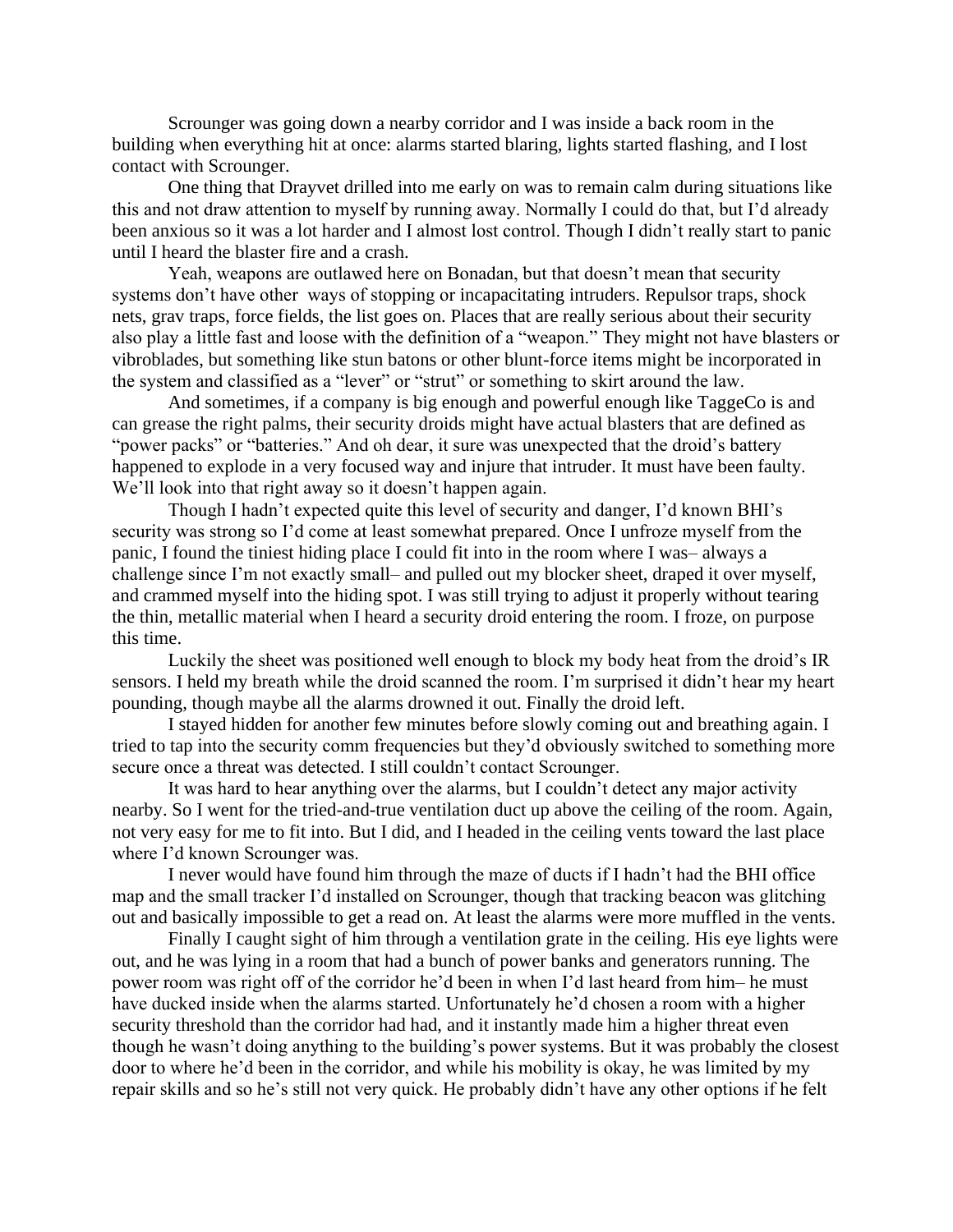he had to get out of the corridor right away.

I'd been expecting bad news, but the sight hit me harder than I expected. Scrounger had been shot in the torso and the arm with a couple decently-powered blaster bolts from the look of things. That arm was detached and lying near him. He'd also fallen back against a power bank, and the power bank had numerous craters from blaster shots in it as well. Both Scrounger and the power bank were smoking slightly. Even from up in the ductwork I could smell the ozone and fried wiring.

I checked the office map to verify the quickest way out of the building from that room, and then I made extra sure there weren't any people or security droids in the room below that I could see through the grate. When it looked clear, I took a deep breath and activated my contingency plan. One transmitted command over a secure comm frequency activated a little decoy recording and broadcast it over a small speaker I'd planted earlier outside the north end of the building. It was a little closer to my current position than I would have liked, but originally I thought I'd be in a different room if things went sideways. With any luck, the BHI security forces would hear some unintelligible shouting and a couple landspeeders whirring to life from that direction and they would focus their attention that way.

I gave it another agonizingly long thirty seconds to give them time to hear it, report it, and start wondering about it before I cut the grate fasteners with my small laser cutter and dropped into the power room. The drop was farther than I expected, and I hurt my ankle on landing. I had to limp, but luckily the adrenaline took the worst of the edge off long enough for me to grab Scrounger's blown-off arm, haul the rest of him over my back, and go as fast as I could toward the exit.

I had to dodge a security patrol on the way, but somehow I did make it out. Several blocks away I laid low long enough to catch my breath, get my bearings, and check over Scrounger. Then I carried him to where I'd parked my speeder and took a very long, circuitous route home, just in case.

Scrounger's body is ruined. The blaster damage is too much for me to fix, and I think a lot of his electronics got fried and melted by the shot-up power bank he fell on. The electronics in his head were a bit more shielded because of the specialized listening and recording equipment I installed there. They didn't come through unscathed, though. His programming is messed up and I have to replace the more sensitive items. Once again, I'm back to just having Scrounger's head as the only semi-functional piece of him.

That was not at all like that night was supposed to go.

Scrounger's ruined, and it's my fault. My story is dead after I caused such a big security breach; there's no way *Unencrypted* will publish it and open themselves up for legal charges and liability when BHI knows they had a break-in and is likely actively looking for the culprit. Plus, you know, I don't want to be arrested. Blakeley was furious with me when I told her what happened.

But the weird thing? If I'm being brutally honest with myself, I'm not really sorry that Blakeley's mad or that I couldn't publish this story. I do feel horrible and guilty about what happened to Scrounger, though. I'm also a little bit terrified when my thoughts wander to Scrounger's condition and I realize that could have been me with a blaster bolt in my gut. And for what? Something I didn't even really want to write about in the first place? I'd always known sludging could be dangerous, but it never really sank in until now. I'll never be that fearless again. Is this what it feels like when a sludger truly knows they've lost their edge?

And the other thing I'm scared of? What all this means for me. Is my sludging career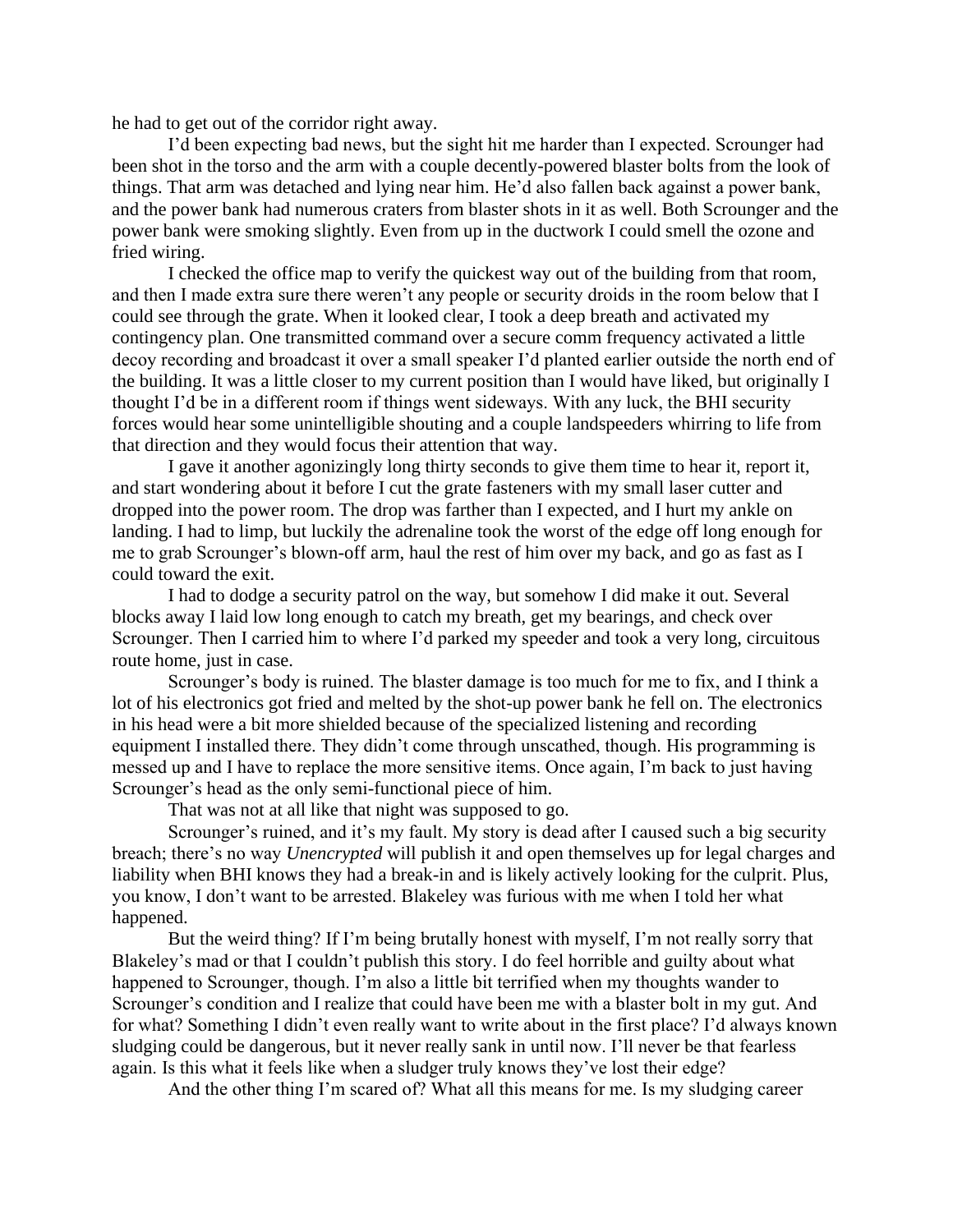really over? What will I do? Who am I if I'm no longer a sludger? I don't know the answer to that.

### *Entry 21*

I still don't really know the answers, but I decided I have to start looking for them. In light of... well, everything... I told Blakeley I was quitting. I wanted to do it before she asked for my resignation. Blakeley didn't say if she'd been planning on asking for it, but she didn't seem particularly surprised that I quit and she certainly didn't try to talk me out of it. I gave Blakeley my final paperwork, said goodbye to my co-workers, cleaned out my desk, and left. Some of them watched me go with the same pitying look I'd given past co-workers who couldn't cut it. A couple of the newer ones who'd joined the sludger staff when I was at the top of my game seemed a little nervous when I headed out. I wonder what they were thinking. Right now I'm flattering myself by imagining that they were afraid of what it meant that someone like me, who had done so well for so long at *Unencrypted*, had washed out and what that implied for their futures. Maybe it would galvanize them into buckling down and going all-out with sludgenews to make sure that never happened to them. Maybe it would make them think twice about the sludgenews field. Who knows.

After I left, I walked around town for a long time, trying to think about what to do next. It was one of those days when I couldn't help but notice all the pollution hanging in the air; usually I can ignore it. But on a more positive note, the activity reminded me of when Scrounger and I had gone out walking to try to find some feel-good story ideas. I missed having him with me. I passed a couple of the places where he gave me some of his neutral, objective droid viewpoints, and I remembered how easy those fact-based stories had been to write. No spinning, no reinterpreting, just showing the facts.

But just spewing facts sounded boring. That's a regular news report, and it's too dry for me. Where's the excitement? Where's the investment? Where's the *story?* Besides, no legitimate news center is going to hire a former sludger for their staff.

That still sounds weird. *Former* sludger.

Eventually I ended up walking past the place where I interviewed the former (there's that word again) Imperials for my Vader story. Even when I gave the people a script, I'd always liked doing interviews for anonymous and fake quotes because I liked hearing the details and the nuances that the interviewees provided. Sometimes the most fun stories were ones that took an underlying nuance or info snippet from an expanded quote and pulled me in a direction I hadn't expected to go.

I wondered if there was a way to combine those types of interviews and personal accounts with fact-based stories that wouldn't become a straight news report.

The closest thing I could come up with was some sort of documentary. I'm intrigued by that idea. I'm looking into it pretty closely now.

One area of concern for me, though, is that documentaries need credibility to stand on, and I wonder how hard it'll be for me to leave behind the reputation of being a sludger. Will other publishing and media groups even give me a chance with this so prominently in my background? I imagine it'll take me a while to build that kind of personal credibility, and I'm not sure if I'll have to do something else in the meantime to pay the bills. Maybe I should try to track down Brekki and ask him how he navigated things professionally after leaving *Unencrypted*.